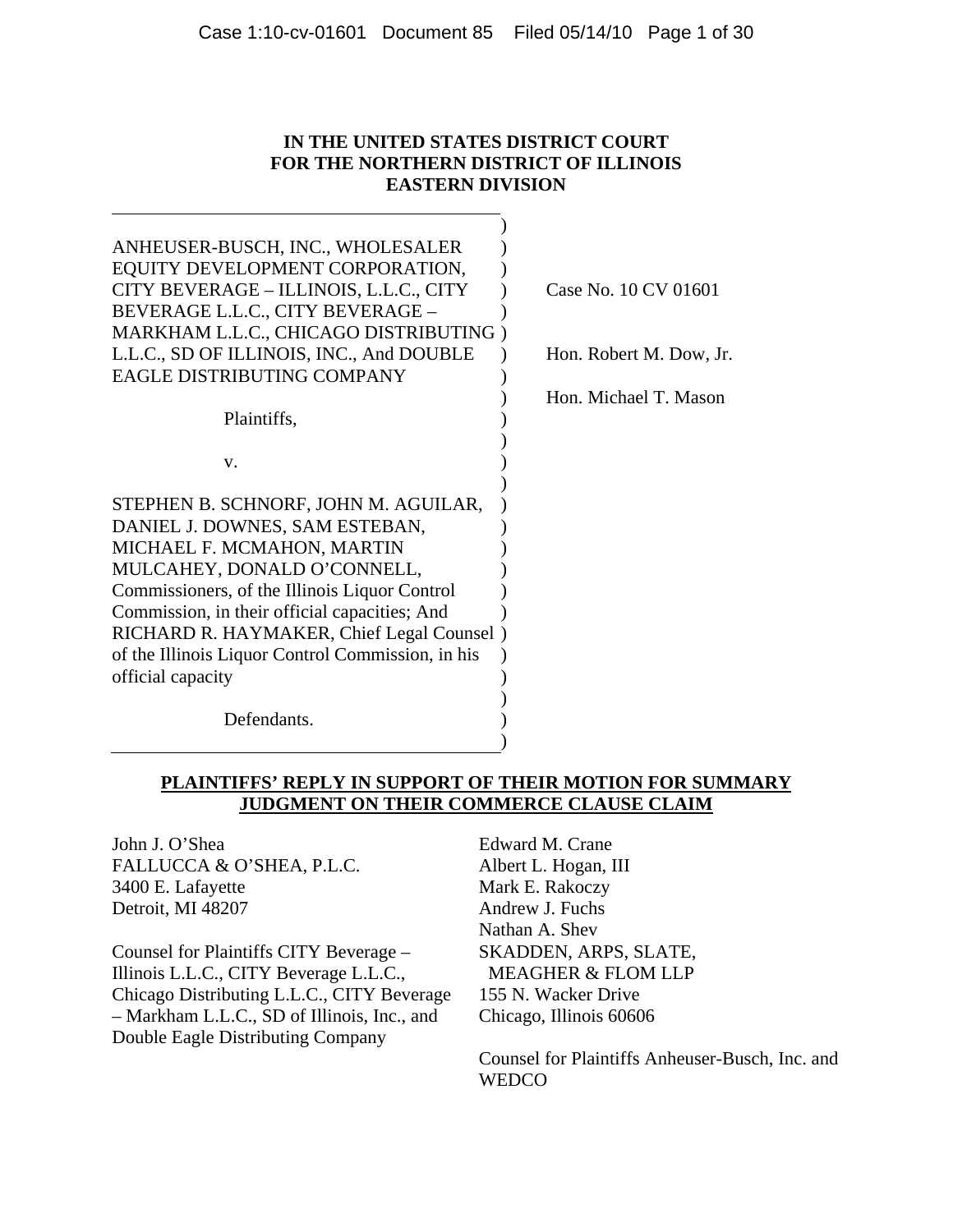# **TABLE OF CONTENTS**

|      |                                                                                                                                                      |                                                                                                                                                        | Page |
|------|------------------------------------------------------------------------------------------------------------------------------------------------------|--------------------------------------------------------------------------------------------------------------------------------------------------------|------|
|      |                                                                                                                                                      |                                                                                                                                                        |      |
| I.   | The Liquor Control Act's Explicit Discrimination Against Out-Of-State Brewers<br>Is Subject To The Per Se Invalidity Standard Set Forth In Granholm1 |                                                                                                                                                        |      |
|      | A.                                                                                                                                                   |                                                                                                                                                        |      |
|      | <b>B.</b>                                                                                                                                            | Because the discrimination here is explicit, Plaintiffs need not establish a                                                                           |      |
| Π.   |                                                                                                                                                      | The Liquor Control Act's Discrimination Against Out-Of-State Brewers Violates<br>The Commerce Clause Under The Per Se Invalidity Standard Set Forth In |      |
| III. |                                                                                                                                                      | The Appropriate Remedy For Defendants' Commerce Clause Violation Is<br>Extension Of The In-State Benefits To AB Inc., Rather Than Nullification Or     |      |
|      | A.                                                                                                                                                   | Extension of the in-state benefits to AB Inc., rather than nullification of                                                                            |      |
|      | <b>B.</b>                                                                                                                                            | This Court need not afford the General Assembly additional time to                                                                                     | .22  |
|      |                                                                                                                                                      |                                                                                                                                                        | .24  |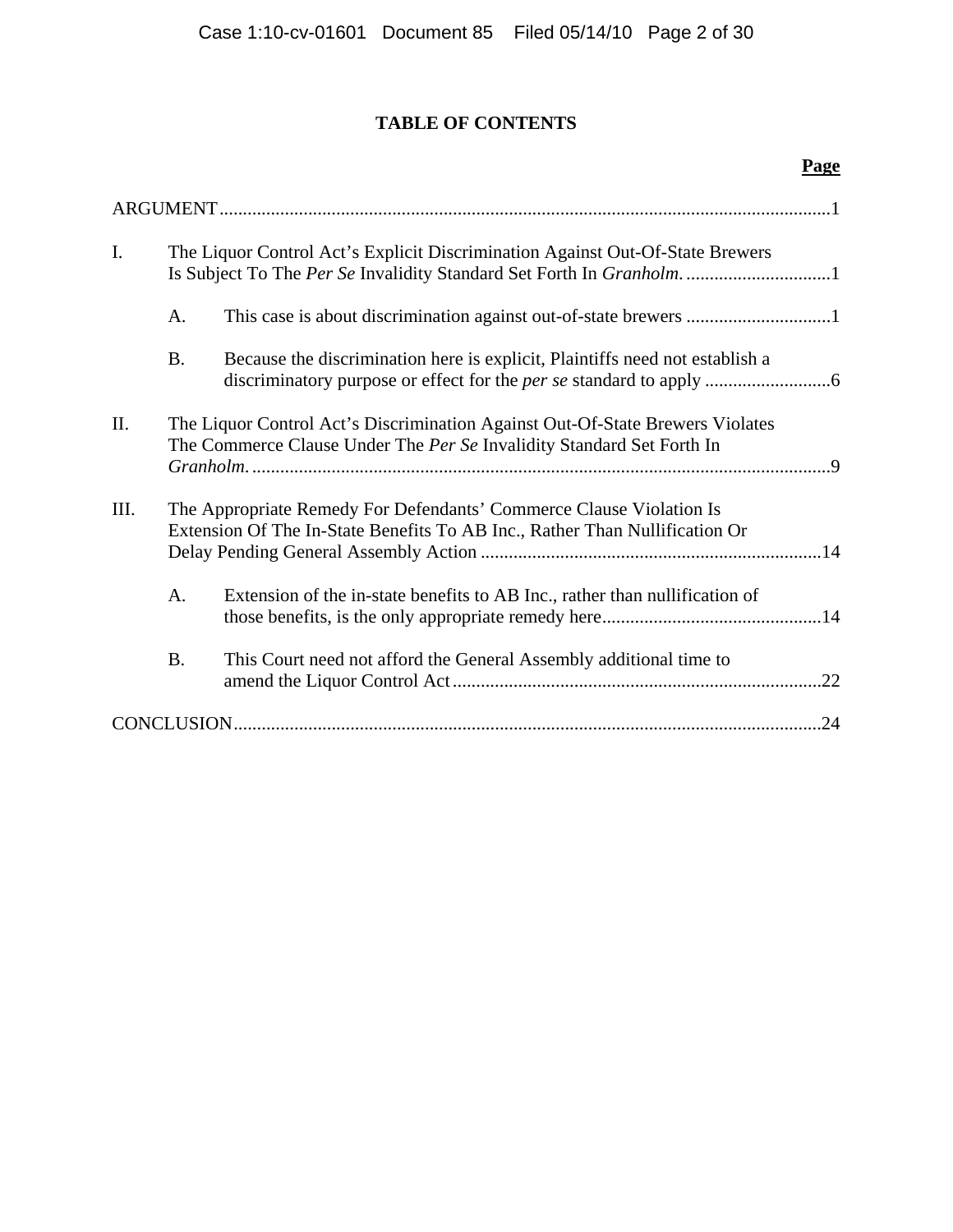# **TABLE OF AUTHORITIES**

| <b>Cases</b><br>Page                                                                 |
|--------------------------------------------------------------------------------------|
| 44 Liquormart, Inc. v. Rhode Island,                                                 |
| Action Wholesale Liquors v. Oklahoma Alcoholic Beverages Law Enforcement Commission, |
| Arnold's Wines, Inc. v. Boyle,                                                       |
| Associated Industries of Missouri v. Lohman,                                         |
| Baude v. Heath,                                                                      |
| Baude v. Heath,                                                                      |
| Beskind v. Easley,                                                                   |
| Brooks v. Vassar,                                                                    |
| Camps Newfound/Owatonna, Inc. v. Town of Harrison,                                   |
| Celotex v. Catrett,                                                                  |
| Chemical Waste Management v. Hunt,                                                   |
| Cherry Hill Vineyard, LLC v. Balducci,                                               |
| Cherry Hill Vineyards, LLC v. Lilly,                                                 |
| City of Philadelphia v. New Jersey,                                                  |
| Cleveland Board of Education v. Loudermill,                                          |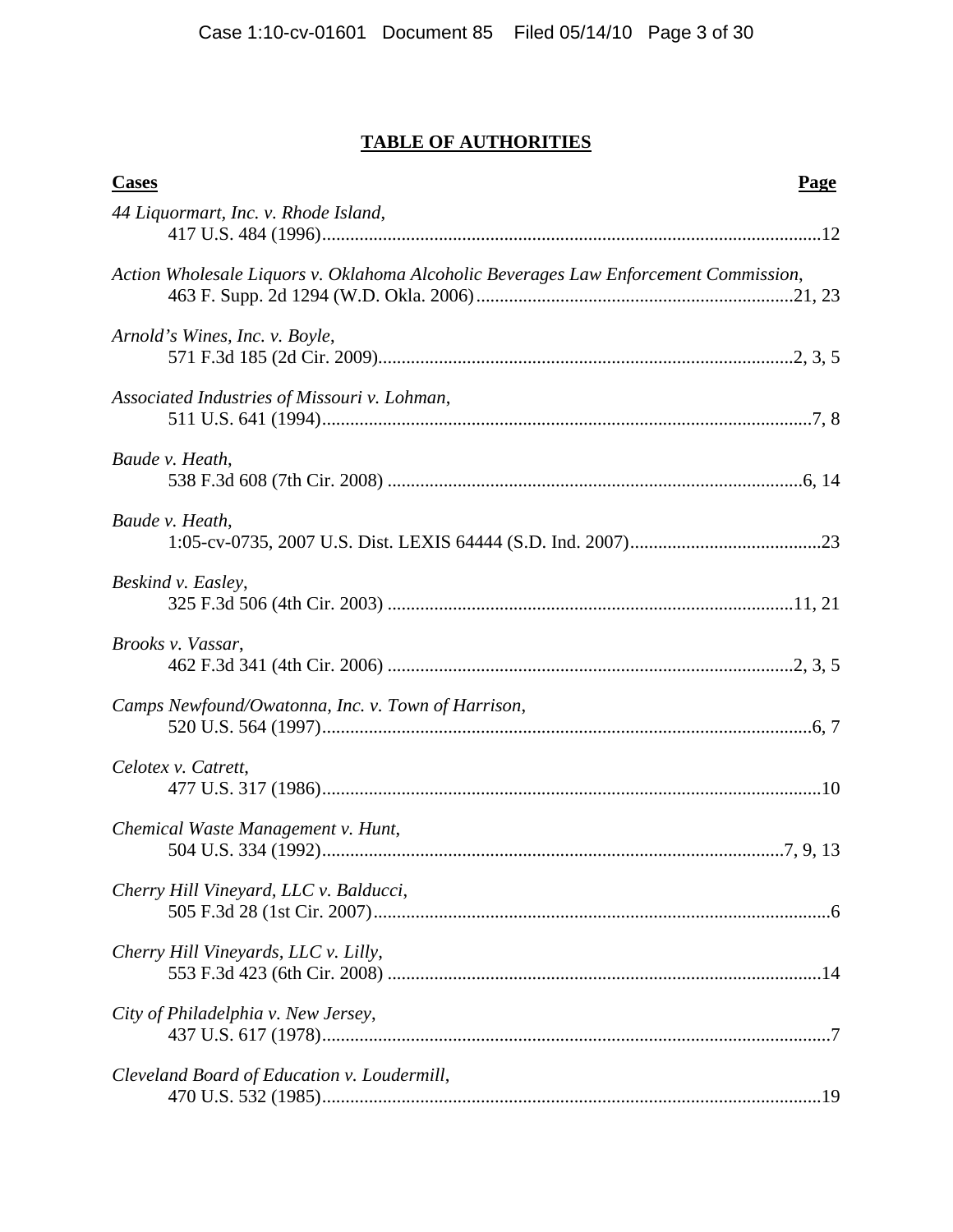| Club Misty, Inc. v. Laski,                                         |  |
|--------------------------------------------------------------------|--|
| Costco Wholesale Corp. v. Hoen,                                    |  |
| eBay Inc. v. MercExchange, L.L.C.,                                 |  |
| Granholm v. Heald,                                                 |  |
| Healy v. Beer Institute,                                           |  |
| Jelovsek v. Bredesen,                                              |  |
| Maine v. Taylor,                                                   |  |
| New Energy Co. v. Limbach,                                         |  |
| Oregon Waste Systems, Inc. v. Department of Environmental Quality, |  |
| Ortiz v. John O. Butler Co.,                                       |  |
| Preston v. Thompson,                                               |  |
| Pro's Sports Bar & Griill, Inc. v. City of Country Club Hills,     |  |
| Siesta Village Market LLC v. Steen,                                |  |
| Wainscott v. Henry,                                                |  |
| <b>Statutes</b>                                                    |  |
|                                                                    |  |
|                                                                    |  |
|                                                                    |  |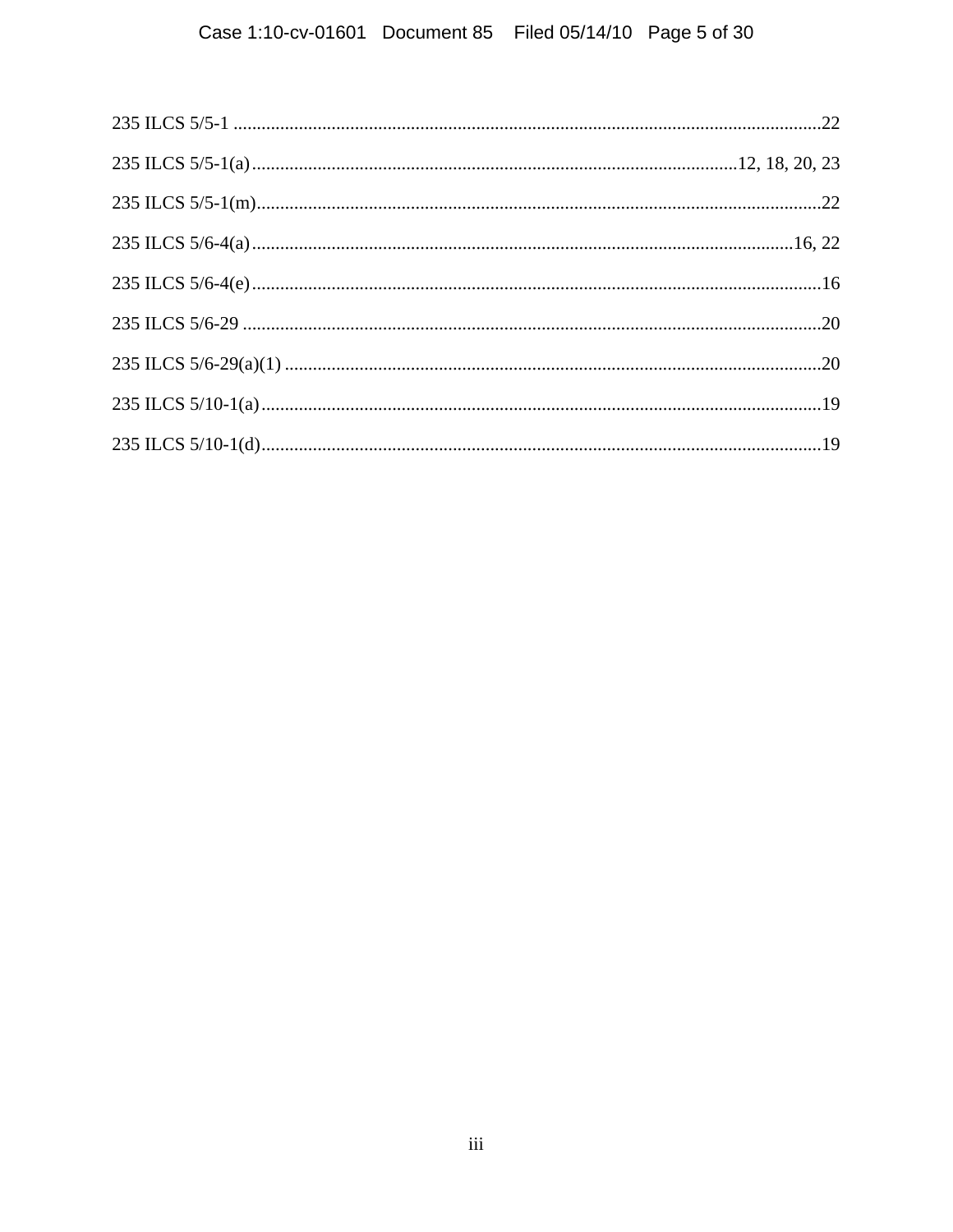## **ARGUMENT<sup>1</sup>**

Defendants admit *all* of Plaintiffs' material facts<sup>2</sup> and have not set out additional facts showing a genuine issue for trial. (Defs'. LR 56.1 Resp. ¶¶ 1-29; Defs'. Resp. at 3.) Most importantly, Defendants admit that they now discriminate against out-of-state brewers with respect to their ability to distribute beer in Illinois. Pursuant to the Supreme Court's decision in *Granholm*, Plaintiffs are entitled to judgment as a matter of law.

AB Inc. has been a distributor in Illinois' three-tier system for more than 25 years. The three-tier system has not collapsed. Illinois' interest in temperance and tax collection has not suffered. Now, however, Defendants' unconstitutional actions threaten this status. This Court should act swiftly to ensure AB Inc. maintains the same right to distribute beer that in-state brewers have.

### **I. THE LIQUOR CONTROL ACT'S EXPLICIT DISCRIMINATION AGAINST OUT-OF-STATE BREWERS IS SUBJECT TO THE** *PER SE* **INVALIDITY STANDARD SET FORTH IN** *GRANHOLM***.**

#### **A. This case is about discrimination against out-of-state brewers.**

 $\overline{a}$ 

Under *Granholm*, laws that discriminate by their own terms against out-of-state liquor producers and their products are subject to the rule of *per se* invalidity. *Granholm v. Heald*, 544 U.S. 460, 473-76, 489 (2005) ("State policies are protected under the Twenty-first Amendment

<sup>1</sup> Capitalized and abbreviated terms used herein are ascribed the same meaning as in Plaintiffs' opening brief.

<sup>2</sup> Defendants deny paragraph 19 of Plaintiffs' statement of material facts based on citation to record evidence that fails to demonstrate any actual dispute. (*See* Defs'. LR 56.1 Resp. ¶ 19.) The record evidence Plaintiffs cite supports paragraph 19 and thus it must be deemed admitted. First, under Defendants' interpretation, the Liquor Control Act did not prohibit out-of-state brewers from holding Distributor's and Importing Distributor's Licenses prior to 1982. (Plfs'. Tab B4 at 2, 5; Plfs.' LR 56.1 Stmt. ¶ 14.) In addition, according to Defendants, the ILCC did not begin enforcing this provision of the Liquor Control Act in earnest until 2000. (Plfs'. Tab B4 at 5 (*see e.g.,* "The reason for this cannot be explained other than to state that the commission either failed to enforce the provisions of the Act or interpreted the Act in error to allow an NRD to be a distributor.").) In any event, paragraph 19 is not material to the issue of whether Defendants violate the Commerce Clause.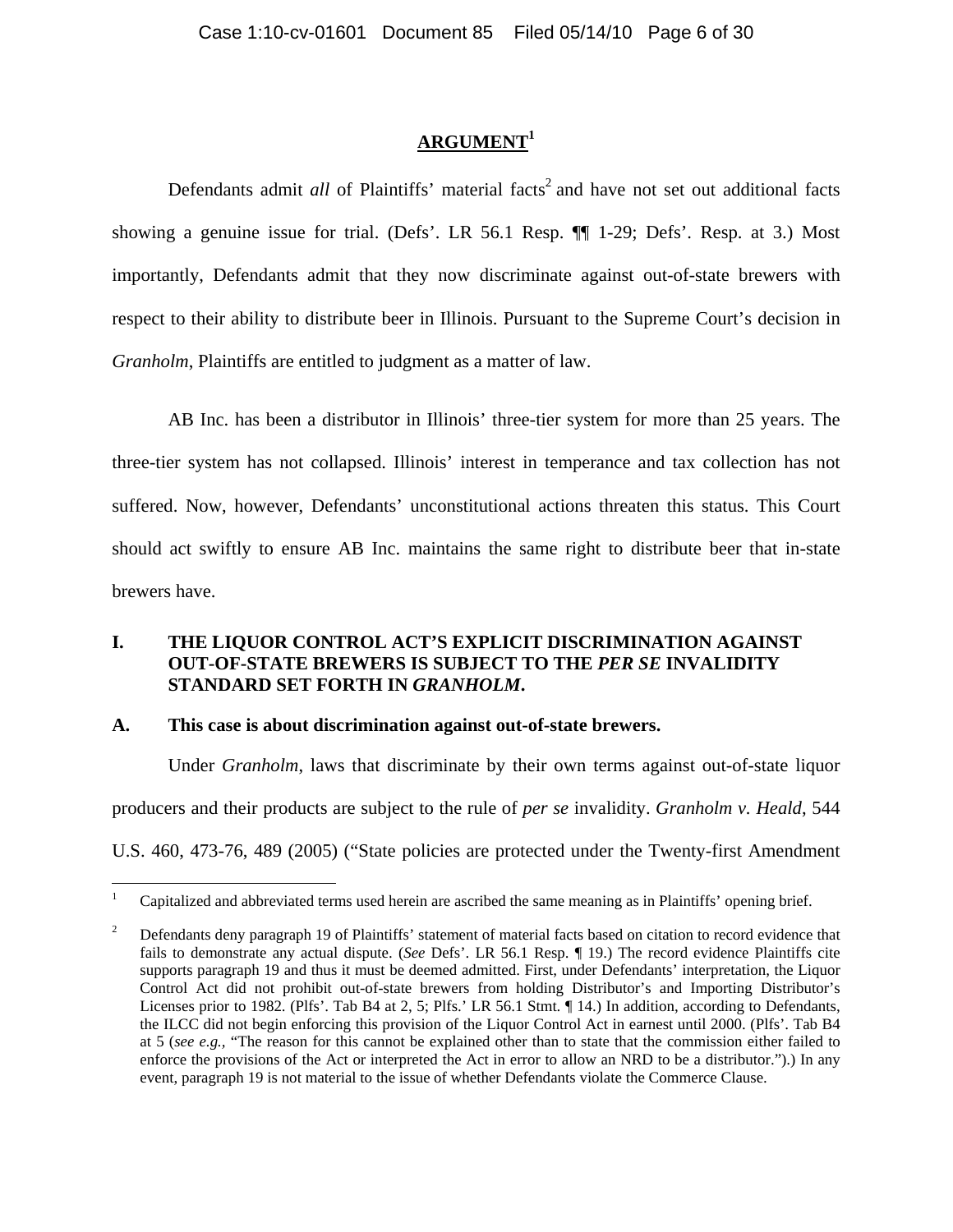#### Case 1:10-cv-01601 Document 85 Filed 05/14/10 Page 7 of 30

when they treat liquor produced out-of-state the same as its domestic equivalent . . . . The instant cases, in contrast, involve straightforward attempts to discriminate in favor of local producers."). As they must, Defendants acknowledge that *Granholm* prohibits discrimination against out-ofstate liquor producers. (Defs'. Resp. at 16.) Therefore, to avoid certain invalidation of their discrimination against out-of-state beer producers, Defendants attempt to portray this case as one that involves the question of "who can be a distributor." (Defs'. Resp. at 3, 10.) To that end, Defendants contend that the discrimination at issue impacts AB Inc. "only insofar as it wants to act as a *distributor*" and that the discrimination does not affect AB Inc. "in its capacity as producer." (Defs'. Resp. at 14, 16 (emphasis in original).) Thus ignoring the discrimination against out-of-state brewers that *defines* this case, Defendants proceed under a Twenty-first Amendment "core concerns" analysis, which Defendants say three post-*Granholm* cases used to conclude that discrimination is constitutional so long as it has some connection to the distributor or retailer tiers of the three-tier system.

Not surprisingly, unconstitutional discrimination against out-of-state producers cannot be cured through a simple linguistic disguise. Defendants' cited authority of *Siesta Village*, *Arnold's Wines*, and *Brooks* do not support Defendants' view that discrimination against out-of-state producers is permissible if the state is determining "who can be a distributor." To the contrary, these cases held that only when discrimination against out-of-state producers *is not at issue*, does the Twenty-first Amendment permit states to enact laws that distinguish between retailers and distributors based on the location of their operations. *See, e.g., Siesta Vill. Mkt. LLC v. Steen*, 595 F.3d 249, 258 (5th Cir. 2010) (noting that although *Granholm* prohibits discrimination against out-of-state alcohol products or their producers, "[s]uch discrimination among producers is not the question today"); *Arnold's Wines, Inc. v. Boyle*, 571 F.3d 185, 191 (2d Cir. 2009) ("Because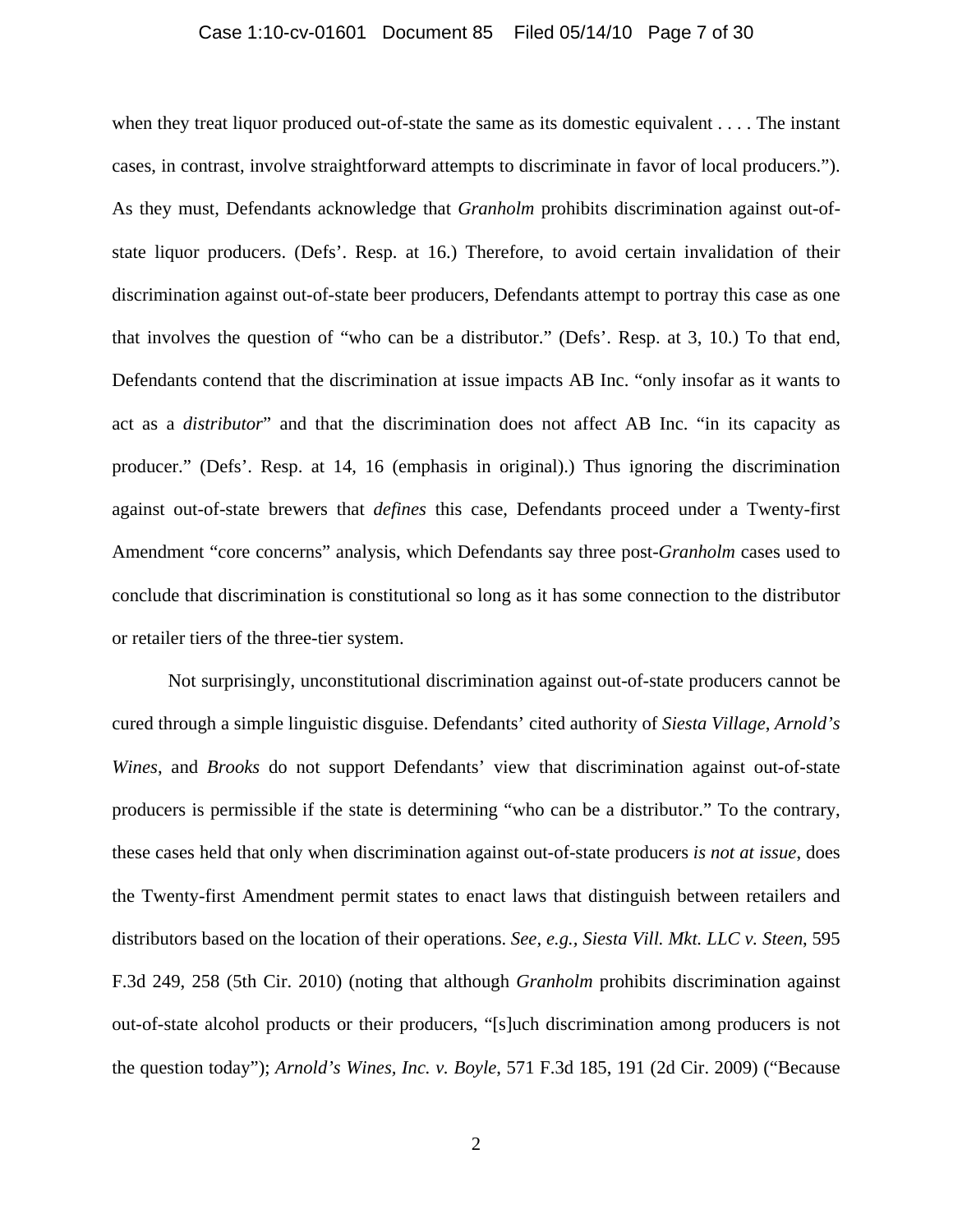#### Case 1:10-cv-01601 Document 85 Filed 05/14/10 Page 8 of 30

New York's three-tier system . . . does not discriminate against out-of-state products or producers, we need not analyze the regulation further under Commerce Clause principles."); *Brooks v. Vassar*, 462 F.3d 341, 352-54 (4th Cir. 2006) ("[Defendants'] argument must be that in-state retailers are favored over out-of-state retailers. . . . [T]his argument is foreclosed . . . . because the dormant Commerce Clause only prevents a State from enacting regulation that favors in-state producers . . . ."). Indeed, the laws at issue in those cases did not involve producers or distributors in any respect, but rather, involved discrimination against retailers that sought to sell and deliver liquor, from outside the state, to consumers. *Arnold's Wines*, 571 F.3d at 190; *Siesta*, 595 F.3d at 256, 260; *Brooks*, 462 F.3d at 352. In fact, these cases actually *confirmed* that a law that "discriminates in favor of in-state producers or products . . . will only be upheld if it reasonably advances state interests that cannot be adequately served by reasonable nondiscriminatory alternatives." *Arnold's Wines*, 571 F.3d at 189; *Siesta Village*, 595 F.3d at 258 ("At least as to producers, the [*Granholm*] Court held that the [Twenty-first] amendment does not supersede other provisions of the Constitution . . . ."); *Brooks*, 462 F.3d at 354.<sup>3</sup>

It is obvious that the discrimination here is against out-of-state producers. Defendants readily admit that the Liquor Control Act uses the geographic location of brewers to determine "who can be a distributor"—in-state beer producers are eligible to enjoy the advantages of distributing beer in Illinois, while out-of-state producers are not. (Defs'. LR 56.1 Resp. ¶¶ 13-15.) This disparate treatment impacts producers in that an out-of-state brewer's beer must flow

<u>.</u>

<sup>3</sup> *Brooks* has a particularly interesting twist. That case originally also involved Virginia laws that permitted instate wineries and breweries to deliver wine and beer to retailers (described as an in-state "distribution privilege") but prohibited out-of-state wineries and breweries from doing the same. *Brooks*, 462 F.3d at 346. The Fourth Circuit did not have to rule on the constitutionality of the in-state "distribution privilege," however, because *Granholm* was decided in the middle of the case, after which "Virginia *conceded* that [the in-state "distribution privilege" was] unconstitutional under *Granholm*." Id. at 347 (emphasis added). Defendants overlooked this history in asserting here that *Brooks* and its sister decisions support discrimination against producers concerning who may enjoy distribution privileges.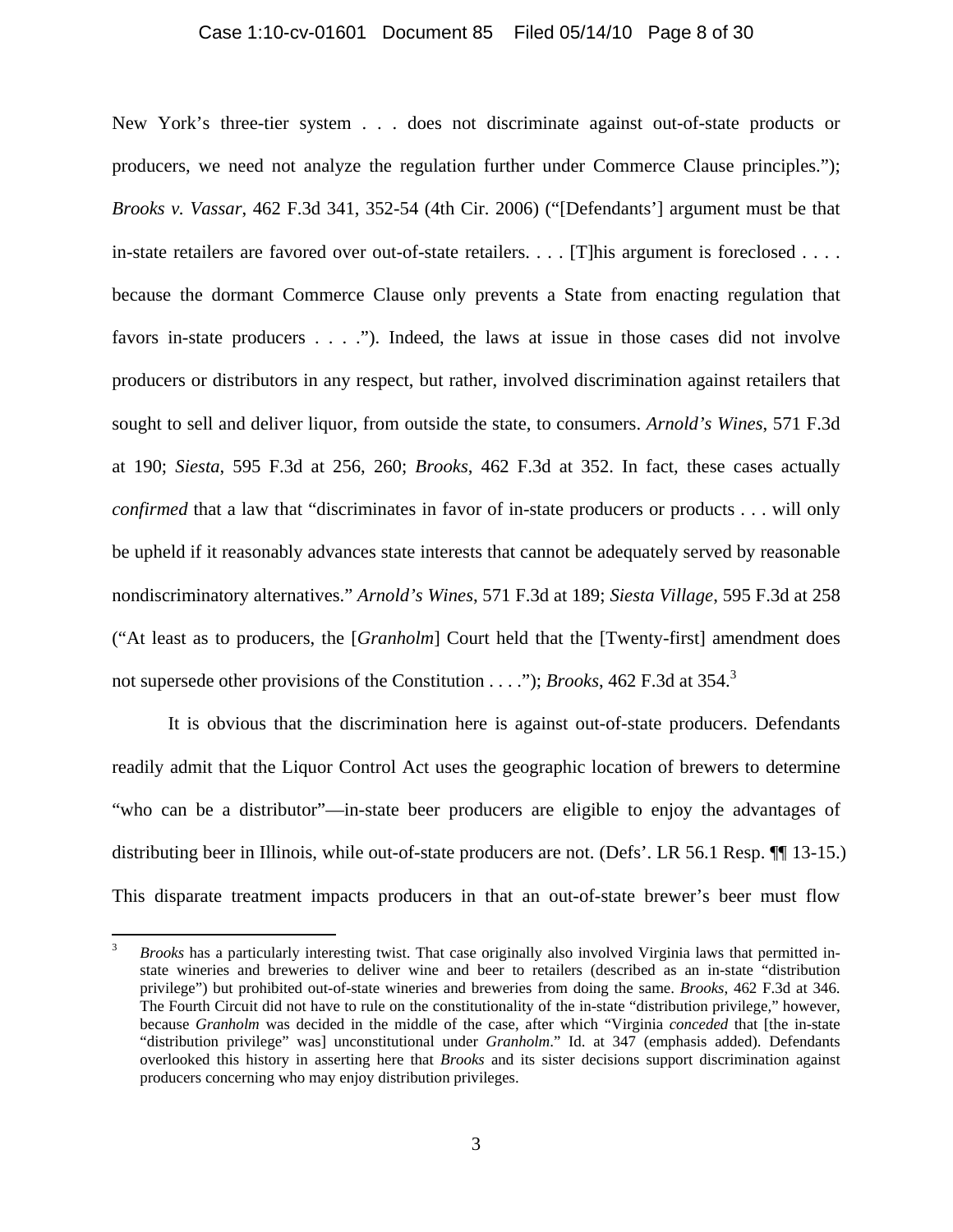#### Case 1:10-cv-01601 Document 85 Filed 05/14/10 Page 9 of 30

through an unaffiliated distributor to reach retailers and thus cannot access the Illinois market on equal terms with in-state brewers, who may sell their beer directly to retailers.<sup>4</sup>

Because the discrimination in this case is focused on out-of-state liquor producers, *Granholm* controls. Indeed, *Granholm itself* shows that Defendants' attempt to reframe the law as involving the question of "who can be a distributor" is futile. In *Granholm*, the Michigan and New York laws permitted in-state wineries to sell wine directly to retailers or consumers but required out-of-state wineries to sell through wholesalers. Under Defendants' view, the Supreme Court should have found these laws valid under the Twenty-first Amendment because they involved a determination of "who can act as a distributor" and "who can act as a retailer." Likewise, according to Defendants, these laws should have been protected by the Twenty-first Amendment because the sale of alcohol to consumers is the traditional function of a retailer in the three-tier system, and thus the winemakers were not acting in the "capacity of a producer." The Court, however, engaged in none of these word games, and instead simply held that these laws *involved discrimination against producers* and thus were not protected by the Twenty-first Amendment. *Granholm*, 544 U.S. at 473-76, 489 ("The instant cases, in contrast, involve straightforward attempts to discriminate in favor of local producers.").

Defendants' related attempt to distinguish *Granholm* on the ground that AB Inc. seeks to act on multiple tiers of the three-tier system, rather than bypass the three-tier system entirely, is

<sup>4</sup> Defendants admit that in-state producers enjoy a competitive advantage in distributing beer that is denied to outof-state brewers. (Defs'. LR 56.1 Resp. ¶ 28 ("Defendants admit that the acquisition of the remainder of the CITY Beverage business will permit AB Inc. to 'realize the same common advantages that in-state brewers may achieve by distributing beer.'"); *see also* Defs'. Resp. at 8-9 ("Anheuser-Busch intends to build efficiencies into its beer *production* and distribution process . . . and permit the companies to leverage the competitiveness of their *brands*.") (emphasis added).)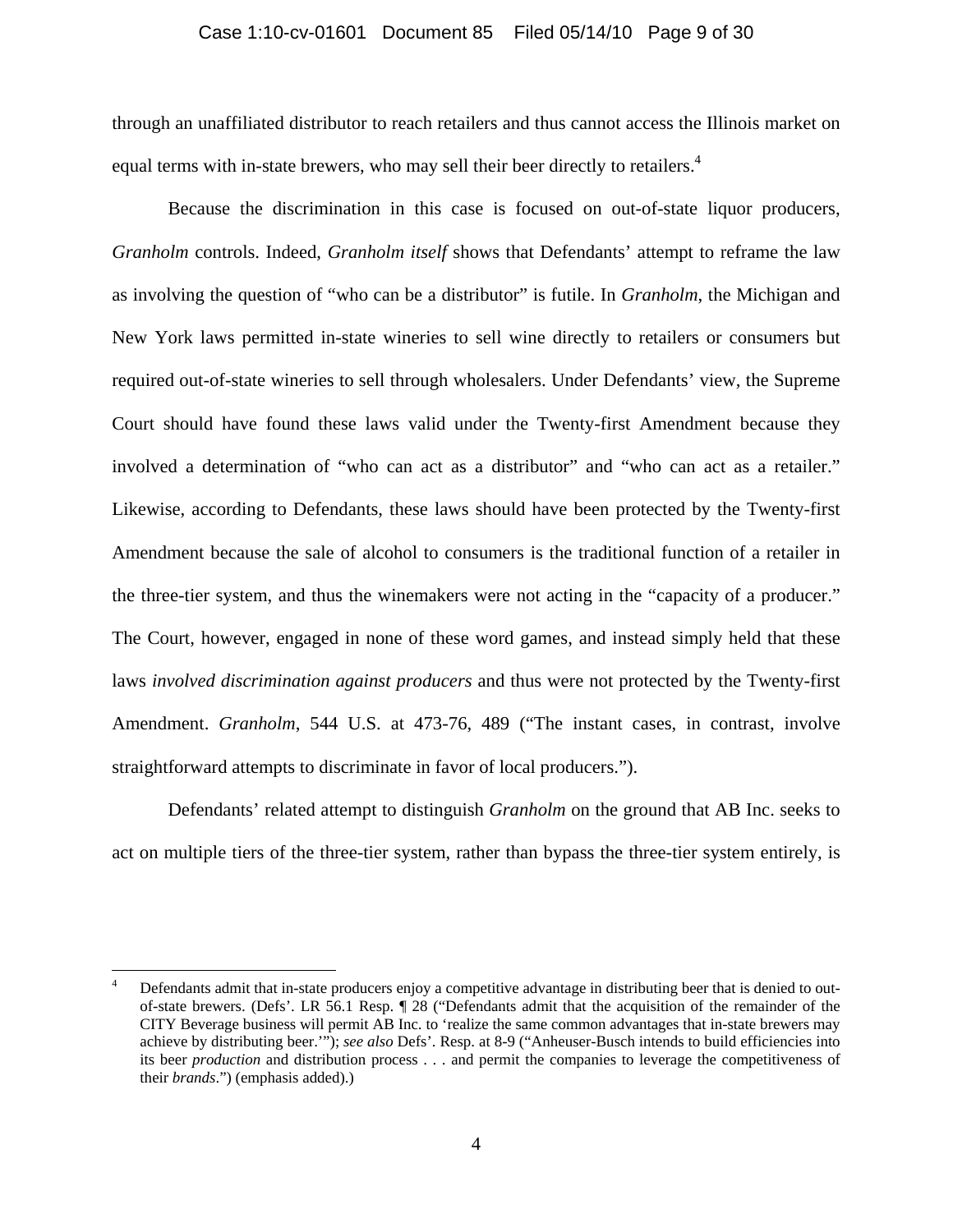### Case 1:10-cv-01601 Document 85 Filed 05/14/10 Page 10 of 30

also unavailing.<sup>5</sup> Defendants do not offer an explanation or cite to any legal authority that renders this purported distinction important to the Commerce Clause analysis. This is because their argument consists of pure semantics. As Justice Thomas points out in his dissent in *Granholm* (which Defendants generally cite approvingly) describing a producer as "bypassing the three-tier system" is just another way of saying that the producer is acting as its own wholesaler and retailer. *Granholm*, 544 U.S. at 524 (Thomas, J., dissenting). Either formulation has the same result: an out-of-state producer's product must flow through an unaffiliated distributor to reach retailers and thus cannot access the Illinois market on equal terms with instate producers who may sell their product directly to retailers. Defendants' purported distinction is thus illusory.<sup>6</sup>

Defendants cannot escape the fact that alcohol beverage laws violate the Commerce Clause if they "create[] specific exceptions to the states' three-tier systems favoring in-state producers." *Arnold's Wines*, 571 F.3d at 191 (noting that such exceptions are "exactly the type of economic protectionist policy the Commerce Clause sought to forestall"). Notwithstanding Defendants' attempt to assert that this case is about "who can be a distributor," the Liquor Control Act's discrimination against out-of-state brewers does exactly this—it creates an

<sup>5</sup> Plaintiffs' statement that they seek to operate within the three-tier system is intended to make clear that they are not challenging Illinois' right to impose separate regulations on an entity performing the distributor function, as distinct from the regulations imposed on entities performing the producer function. AB Inc. merely seeks to be subject to the same regulations that the Liquor Control Act imposes on any other duly licensed entity that is performing the distributor function in Illinois.

<sup>6</sup> Defendants state that Plaintiffs have presented no case that addresses "the issue presented here." (Defs'. Resp. at 19.) Putting aside the fact that *Granholm* is controlling precedent, Defendants do not acknowledge, let alone attempt to distinguish, Plaintiffs' citation to *Costco Wholesale Corp. v. Hoen,* 407 F. Supp. 2d 1247 (W.D. Wash. 2005), which held that a provision of Washington law that permitted domestic breweries and wineries to be licensed as distributors under the state's three-tier system was unconstitutional under *Granholm*. The *Costco* court thus recognized that laws like the one at issue here involve unconstitutional discrimination against producers. Moreover, *Brooks* demonstrates that Virginia also disagrees with Defendants, as it conceded that the laws that permitted wine and beer producers to enjoy a "distribution privilege" were unconstitutional under *Granholm.* 462 F.3d at 346-47.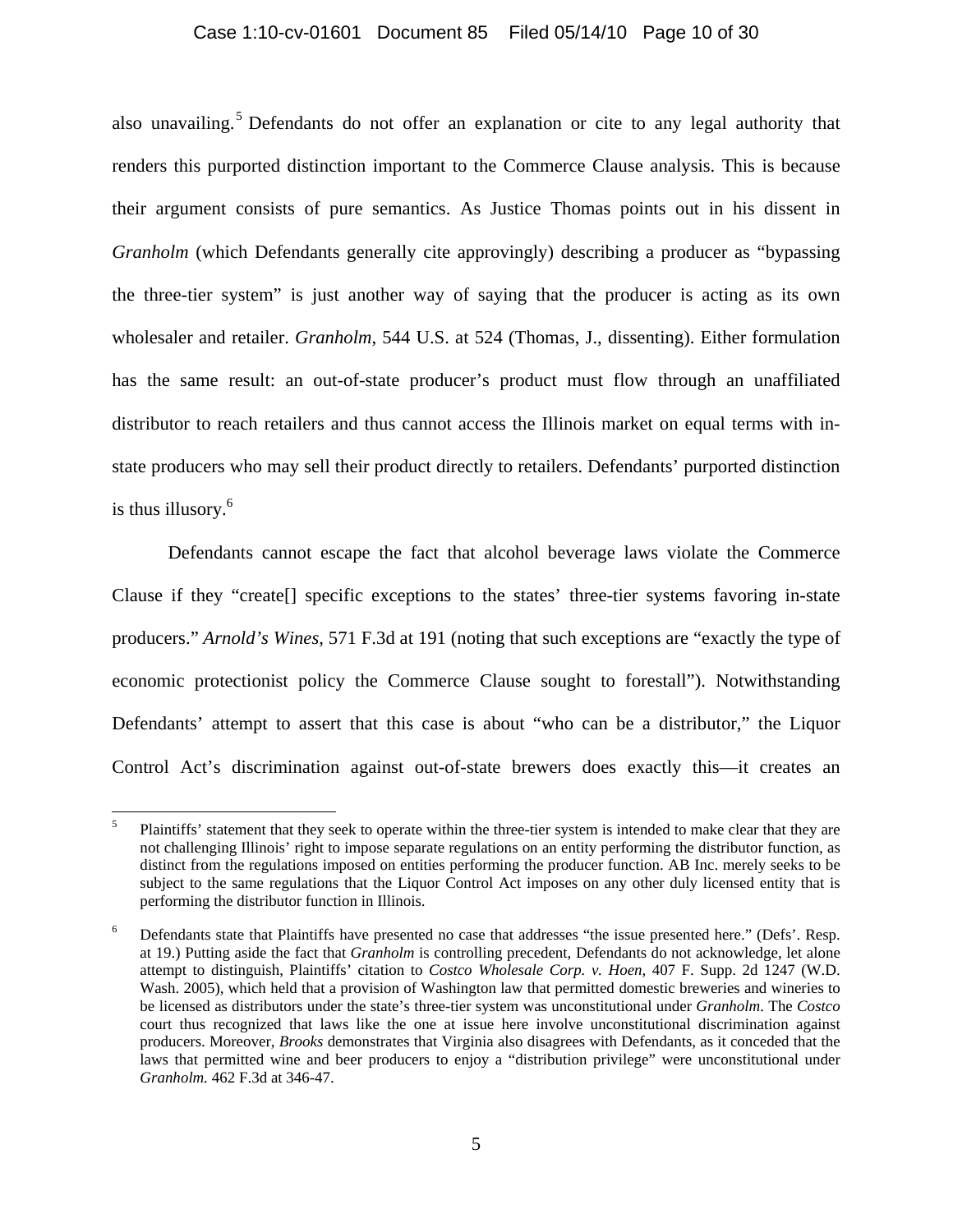exception in favor of in-state producers to the purportedly strict separation of the distributor and producer functions—and thus is subject to the rule of *per se* invalidity.<sup>7</sup>

### **B. Because the discrimination here is explicit, plaintiffs need not establish a discriminatory purpose or effect for the per se standard to apply.**

Defendants also incorrectly assert that the *per se* invalidity standard is inapplicable because Plaintiffs do not establish that the law at issue here has a discriminatory purpose or effect. (Defs'. Resp. at 17-18 (describing the "second" and "third" reasons that discrimination is not present here).) A law is subject to the rule of virtual *per se* invalidity if it discriminates against interstate commerce in any one of three ways: the law discriminates explicitly; it has a discriminatory purpose; or it has substantial discriminatory effects. *See, e.g., Cherry Hill Vineyard, LLC v. Baldacci*, 505 F.3d 28, 33 (1st Cir. 2007) (noting that a state law that discriminates "on its face, in purpose, or in effect . . . engender[s] strict scrutiny under the jurisprudence of the dormant commerce clause). (*See also* Plfs'. Op. Mem. at 9.) Laws that discriminate explicitly are ones that by their own terms treat disparately in-state and out-of-state economic interests (and favor in-state interests) and sometimes are described as discriminatory "on their face" or "facially discriminatory." *See, e.g., Baude v. Heath*, 538 F.3d 608, 611 (7th Cir. 2008), cert. denied, 129 S. Ct. 2382 (2009).

Defendants' argument therefore first fails because, when a law is explicitly discriminatory, it is unnecessary to establish that it has a discriminatory purpose. *Or. Waste Sys., Inc. v. Dep't of Envtl. Quality*, 511 U.S. 93, 100 (1994) (holding that "the purpose of, or justification for, a law has no bearing on whether it is facially discriminatory") (citations omitted); *Camps Newfound/Owatonna, Inc. v. Town of Harrison*, 520 U.S. 564, 575-76 (1997)

<u>.</u>

<sup>7</sup> As set forth in more detail *infra*, Arg. III.A, the purported strict separation that Defendants claim is a hallmark of the traditional three-tier system is not as they have portrayed.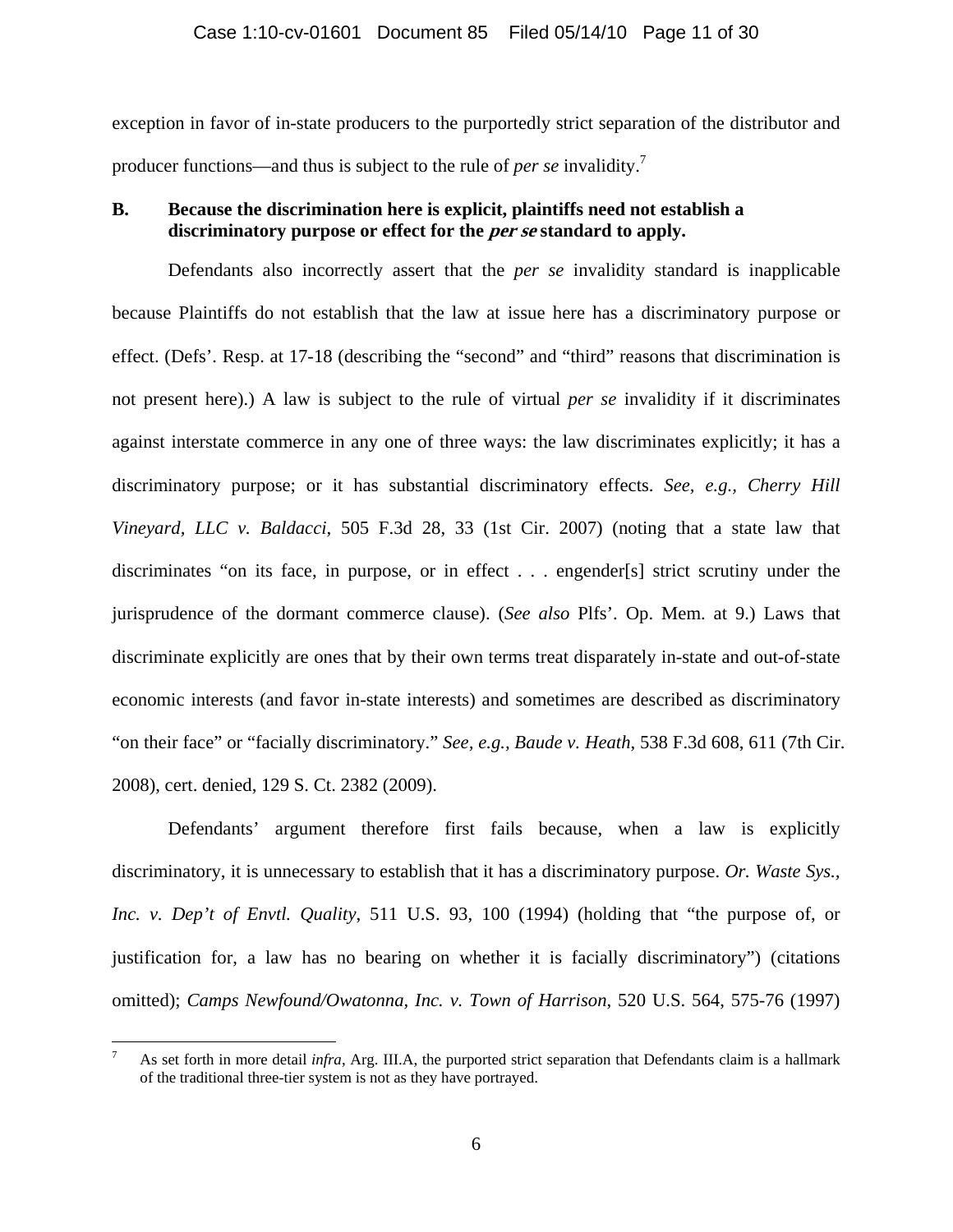#### Case 1:10-cv-01601 Document 85 Filed 05/14/10 Page 12 of 30

("It is not necessary to look beyond the text of this statute to determine that it discriminates against interstate commerce."). This principle recognizes that "the evil of protectionism can reside in legislative means as well as legislative ends." *City of Philadelphia v. N.J.*, 437 U.S. 617, 626 (1978) (holding in case involving an explicitly discriminatory law, that "[t]his dispute about ultimate legislative purpose need not be resolved, because its resolution would not be relevant to the constitutional issue to be decided in this case."); *Chem. Waste Mgmt. v. Hunt*, 504 U.S. 334, 344 (1992) (quoting *Philadelphia*, 437 U.S. at 626-27) (emphasis added) ("[W]hatever [a State's] ultimate purpose, it may not be accomplished by discriminating against articles of commerce coming from outside the State . . . .").

With respect to discriminatory effect, Defendants do not argue that the Liquor Control Act provisions at issue do not have a discriminatory effect on out-of-state brewers. It is obvious that permitting in-state producers access to the market on preferential terms, while denying outof-state producers the same, "benefits the former and burdens the latter." *Granholm*, 544 U.S. at 472. Defendants here specifically admit as much, conceding that the acquisition of the remainder of the CITY Beverage business will permit AB Inc. to "'realize the same common advantages that in-state brewers may achieve by distributing beer.'" (Defs'. LR 56.1 Resp. ¶ 28.) (*See also*  Defs'. Resp. at 8-9.)

Defendants instead argue that even though the discrimination here is explicit and has an obvious effect, Plaintiffs must demonstrate that they are "effectively blocked" from the market or are "struggling to survive." (Defs.' Resp. at 17.) This argument fails because there is no *de minimis* exception for a law that explicitly discriminates against interstate commerce. *Associated Indus. of Mo. v. Lohman*, 511 U.S. 641, 650 (1994) (noting that "actual discrimination, wherever it is found, is impermissible, and the magnitude and scope of the discrimination have no bearing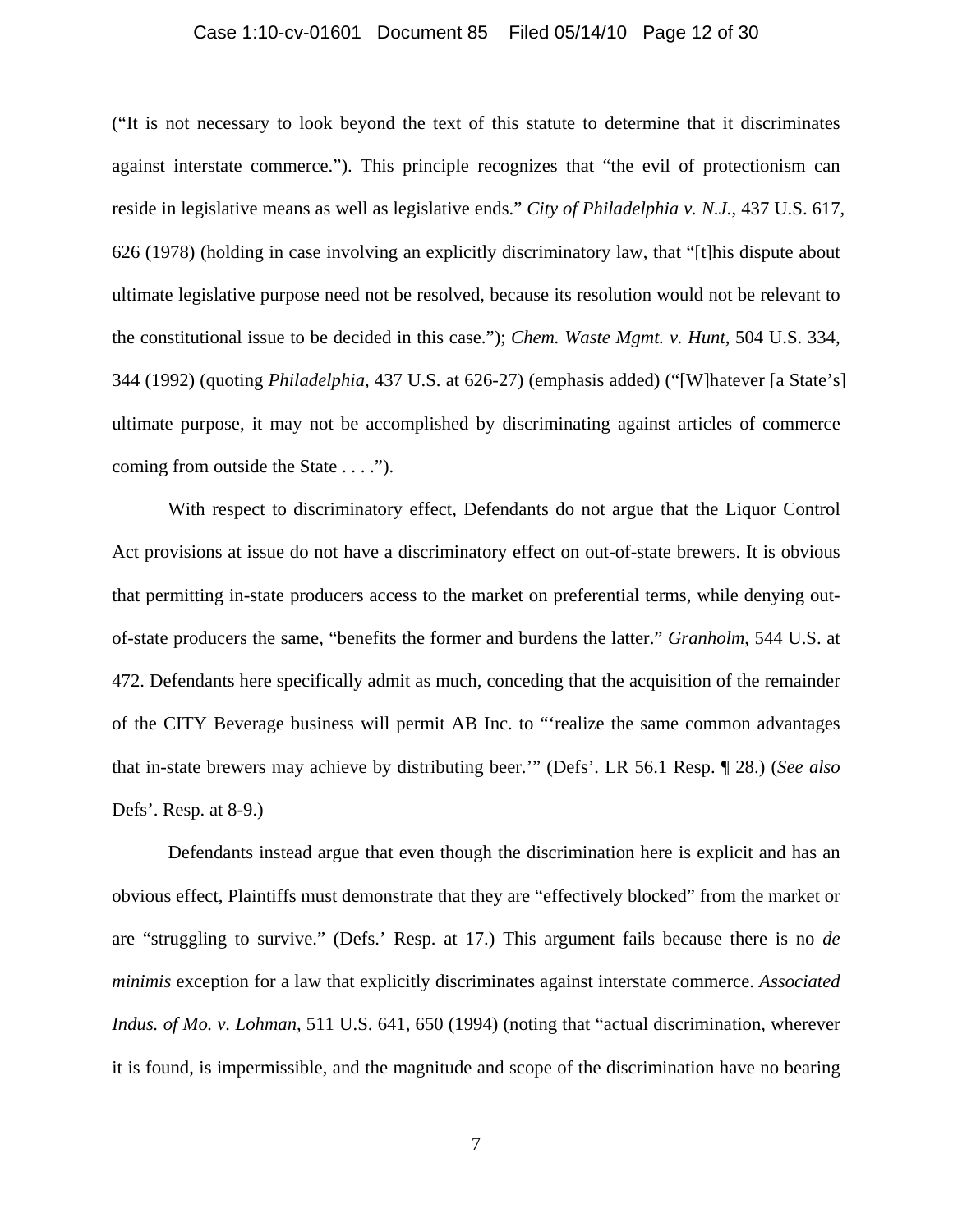#### Case 1:10-cv-01601 Document 85 Filed 05/14/10 Page 13 of 30

on the determinative question whether discrimination has occurred"); *New Energy Co. v. Limbach*, 486 U.S. 269, 276 (1988) ("[W]here discrimination is patent . . . neither a widespread advantage to in-state interests nor a widespread disadvantage to out-of-state competitors need be shown."); *Jelovsek v. Bredesen*, 545 F.3d 431, 437 (6th Cir. 2008) ("[T]here is no *de minimis* exception when evaluating whether a law is discriminatory on its face."), *cert. denied*, 130 S.Ct. 199 (2009).

The lack of a *de minimis* exception for explicitly discriminatory laws also dooms Defendants' argument that there is no significant discriminatory impact here because "only two small in-state brewers actually act as distributors." (Defs'. Resp. at 7.) The degree to which the discriminatory provision is currently utilized by in-state brewers (*i.e.,* "only *two* small in-state brewers" actually act as distributors) is irrelevant because a law that mandates discriminatory treatment by its own terms is invalid even if there are *no in-state businesses* that currently benefit from the discrimination. *Healy v. Beer Inst.*, 491 U.S. 324, 326 n.2, 340-41 (1989). In *Healy*, a Connecticut statute limited the price that interstate brewers could charge for beer sold in Connecticut, but did not restrict the price that a brewer who sold beer only in Connecticut could charge. *Healy*, 491 U.S. at 340-41.<sup>8</sup> Despite the fact that Connecticut had no brewers of its own or local businesses that actually benefited from the law, the Court held that the statute violated the Commerce Clause because "[o]n its face, the statute discriminate[d] against brewers and shippers of beer engaged in interstate commerce." *Id.* at 326 n.2, 340. In a concurring opinion, Justice Scalia noted that the "statute's invalidity is *fully established* by its facial discrimination against interstate commerce" and specifically rejected the contention that a plaintiff is required

1

<sup>8</sup> Defendants mistakenly characterize *Healy* as solely related to "extraterritorial" regulation. (Defs'. Resp. at 11.) The Court, however, held that the Connecticut statute also violated the Commerce Clause on the separate ground that the statute expressly discriminated against out-of-state brewers. *Healy*, 491 U.S. at 340.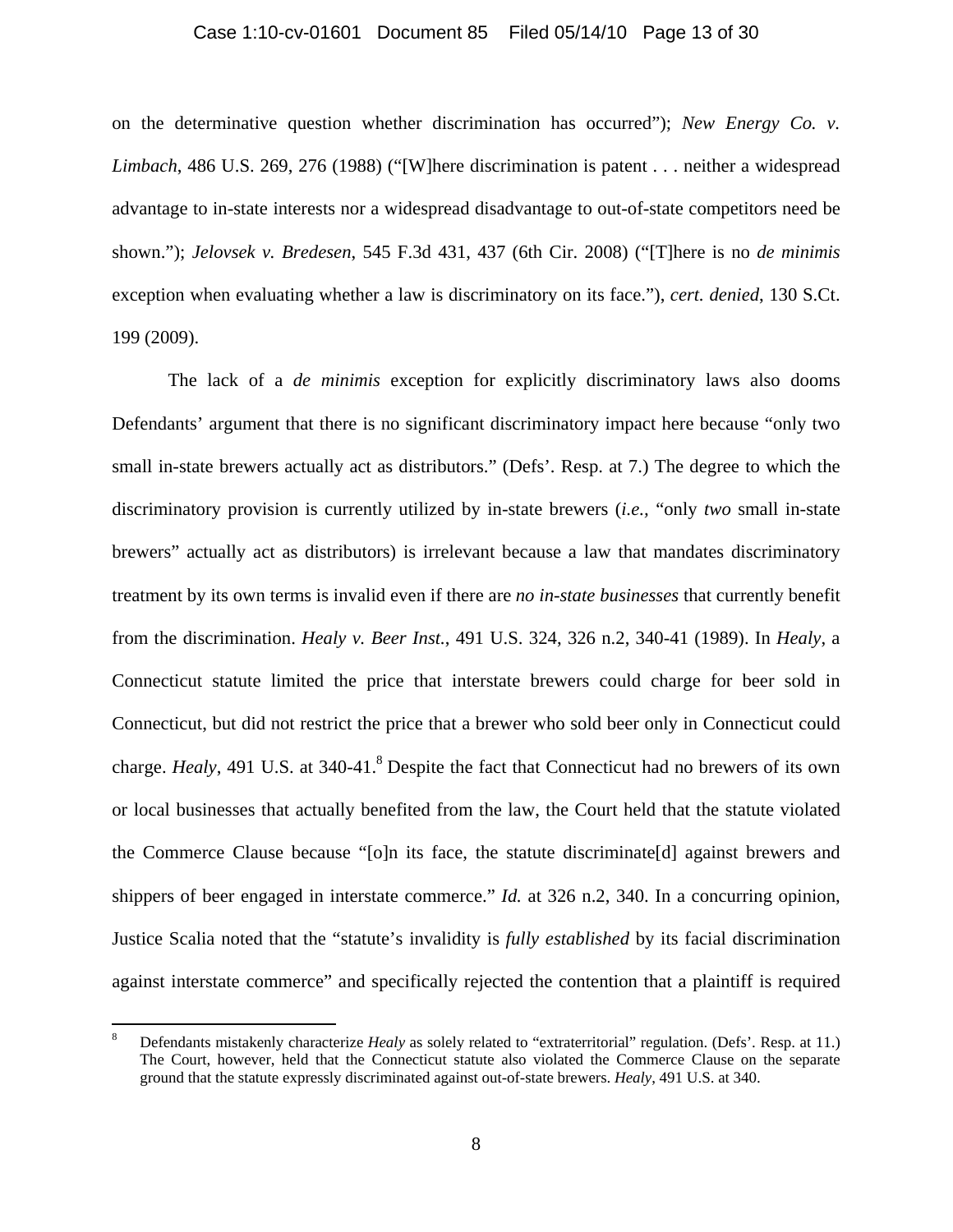"to show that a statute which facially discriminates against out-of-state business in fact benefits a particular in-state business." *Healy*, 491 U.S. at 344 & n.<sup>\*</sup> (concurring) (emphasis added).<sup>9</sup>

\* \* \*

 Defendants thus fail in their attempt to show that *Granholm*'s *per se* invalidity standard does not apply.

### **II. THE LIQUOR CONTROL ACT'S DISCRIMINATION AGAINST OUT-OF-STATE BREWERS VIOLATES THE COMMERCE CLAUSE UNDER THE** *PER SE* **INVALIDITY STANDARD SET FORTH IN** *GRANHOLM***.**

Defendants concede that by its very terms the Liquor Control Act does not evenhandedly regulate the economic interests of in-state and out-of-state beer producers. (Defs'. LR 56.1 Resp. ¶ 13-15.) Thus, the second step of the applicable Commerce Clause analysis is to determine whether the law meets the very narrow exception to the "virtually *per se* rule of invalidity" by "advanc[ing] a legitimate local purpose that cannot be adequately served by reasonable nondiscriminatory alternatives." *Granholm*, 544 U.S. at 476, 489; *Or. Waste Sys.*, 511 U.S. at 101. Defendants bear the heavy burden of demonstrating that the "*discrimination* is demonstrably justified." *Granholm*, 544 U.S. at 492 (quoting *Chem. Waste*, 504 U.S. at 344 (emphasis in original)). To meet its burden, the State must come forward with concrete record evidence, rather than mere speculation, that this discrimination *both* serves a legitimate local purpose and that this interest cannot be served by reasonable nondiscriminatory alternatives. *Granholm*, 544 U.S. at 492-93; *New Energy,* 486 U.S. at 280.

<sup>9</sup> Justice Scalia further noted that, since there is no *de minimis* exception to the Commerce Clause, "[i]t would make little sense to require a showing that an in-state business in fact exists" and concluded that there was "no reason to impose such a burden in order to strike down a statute that is facially discriminatory under the Commerce Clause . . . ." *Healy*, 491 U.S. at 344 n.\*.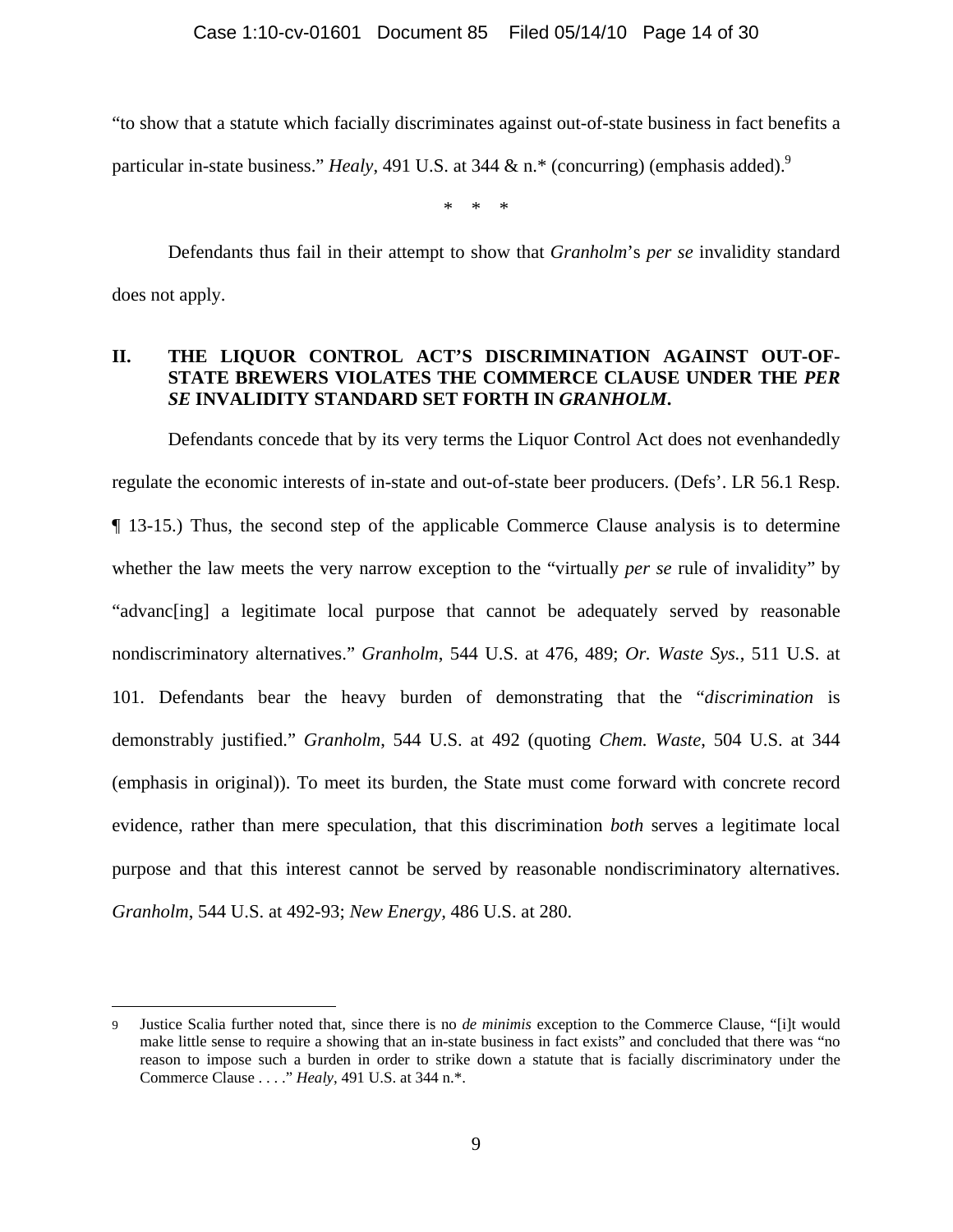#### Case 1:10-cv-01601 Document 85 Filed 05/14/10 Page 15 of 30

In their response, rather than shoulder this burden, Defendants defend this case by arguing that the *per se* invalidity standard does not apply here. Indeed, even in the section entitled "Illinois' three-tier system is legitimate under the Supreme Court's recent *Granholm*  decision," Defendants simply attempt to explain why *Granholm*'s *per se* invalidity test is inapplicable. As a result, Defendants do not address their legal burden of demonstrating that the discrimination advances a legitimate local purpose that cannot be adequately served by reasonable nondiscriminatory alternatives, let alone attempt to satisfy that burden.

To be sure, in the context of explaining why they contend that this case is an attack on the three-tier system, Defendants discuss reasons why "allowing AB Inc. to act as a distributor would undermine the three-tier system." (*See, e.g.,* Defs'. Resp. at 7-9.) Defendants essentially argue that AB Inc.'s exclusion from the distributor tier is justified by the relative size of the current in-state brewers compared with AB Inc. and "the importance of local regulatory control and risk of tax evasion." These arguments, however, seek to justify the existence of a three-tier system, rather than legitimize the need to *discriminate* against out-of-state brewers. Because Defendants have not attempted to meet their burden, Plaintiffs' summary judgment motion must be granted. *See Celotex Corp. v. Catrett*, 477 U.S. 317, 323-25 (1986) (holding that summary judgment must be granted to the moving party if the non-moving party fails to establish an essential element of his case on which the non-moving party bears the burden of proof); *Ortiz v. John O. Butler Co.*, 94 F.3d 1121, 1124 (7th Cir. 1996) (same).

Even if the Court were to consider Defendants' alleged justifications of the three-tier system as an attempt to demonstrate that the Liquor Control Act's discrimination "advances a legitimate local purpose that cannot be adequately served by reasonable nondiscriminatory alternatives," Defendants fall far short of meeting their heavy burden. Under well-established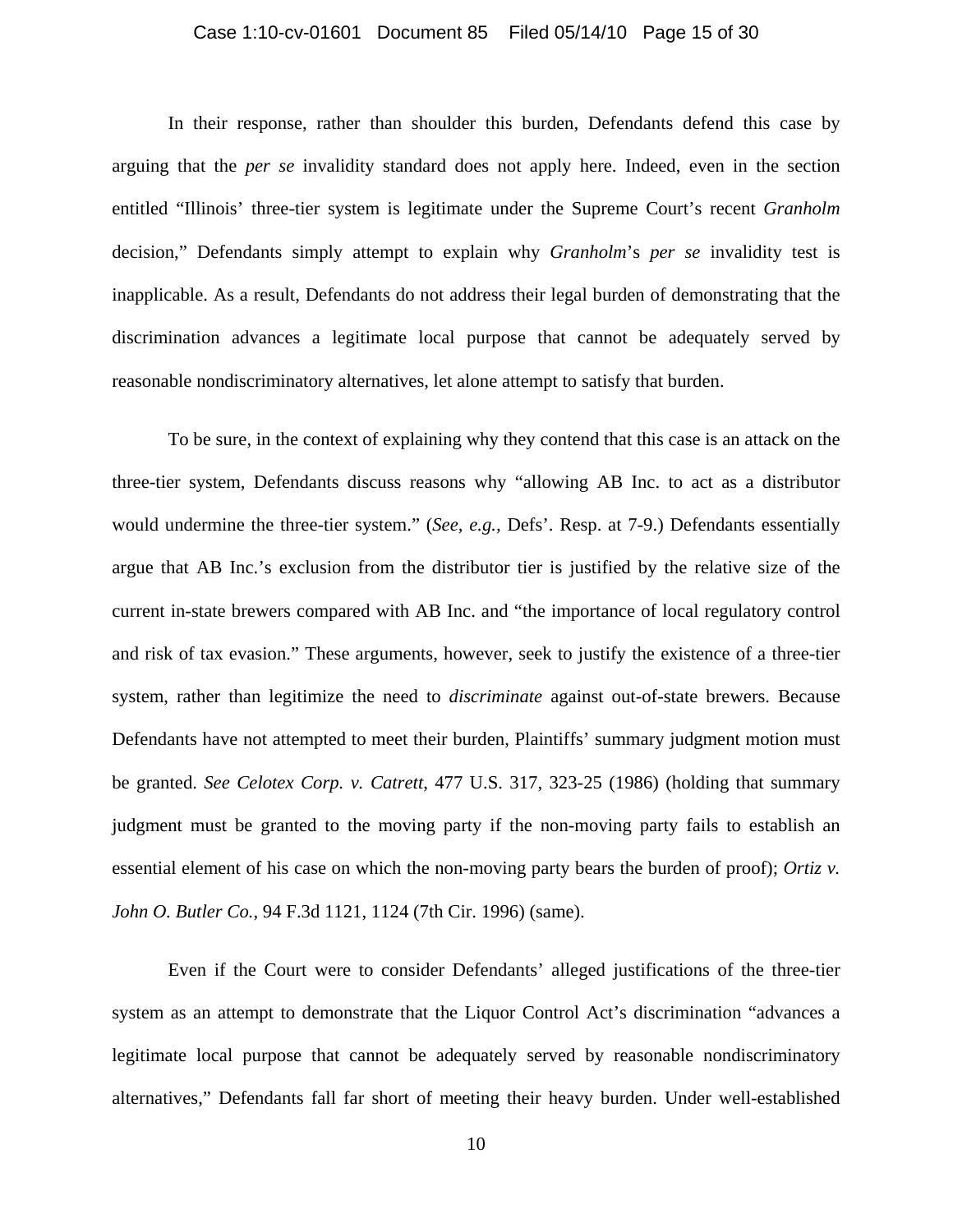#### Case 1:10-cv-01601 Document 85 Filed 05/14/10 Page 16 of 30

constitutional jurisprudence, including *Granholm* and a host of other cases involving discriminatory alcohol beverage laws, Defendants' arguments are insufficient as a matter of law to meet the standard that the Supreme Court has described as "so heavy that facial discrimination by itself may be a fatal defect."<sup>10</sup>

As an initial matter, Defendants' reliance on the affidavit of Pamela Erickson to support portions of their arguments is unavailing. The thrust of Ms. Erickson's affidavit is that permitting *any* brewers to distribute beer, especially *any* large brewer, undermines the three-tier system. Ms. Erickson's opinions, consequently, do not explain the need for Illinois to bar *only out-of-state* brewers from distributing beer, which constitutes the discrimination actually at issue in this case. To the extent that Ms. Erickson's affidavit touches on the type of discrimination present here, her views consist of unsupported generalizations and speculation, such as purporting to opine on what "lawmakers" would do in reaction to this Court's summary judgment ruling.<sup>11</sup>

1

The arguments that Defendants present are identical to those that have been presented and rejected over and over in other alcohol beverage discrimination cases. *See e.g., Granholm*, 544 U.S. at 490-93; *Beskind v. Easley*, 325 F.3d 506, 516-18 (4th Cir. 2003); *Costco*, 407 F. Supp. 2d at 1255. Moreover, Defendants do not distinguish this case from the legion of cases in which the state failed to meet its burden, or dispute that there is only *one case* in which the Supreme Court has ever found that a state met its burden under the *per se* standard. *See Maine v. Taylor*, 477 U.S. 131 (1986).

<sup>11</sup> Ms. Erickson does not even demonstrate an understanding of the law that is at issue here, discussing instead laws that "some states" enact. (Defs'. App. Ex. F at 12.) To the contrary, her affidavit betrays a fundamental *misunderstanding* of the law at issue, stating "[a]pparently, Illinois has allowed two very small brewers to 'selfdistribute.'" (Defs'. App. Ex. F at 12.) As described *infra*, the law at issue here permits *all* in-state brewers to distribute beer and does not distinguish between large and small breweries. Moreover, Ms. Erickson is unable to discuss Illinois-related issues, or for that matter, any other issues, with any greater specificity, instead making statements about liquor regulations in general such as "[m]ost regulatory agencies don't have large legal budgets and their justice departments have other priorities" and "[u]sually, things just get dropped," without explaining the source or basis for her statement. (Defs'. App. Ex. F at 11.) In short, to the extent that it bears on the questions of discrimination that are at issue here, Ms. Erickson's affidavit contains only conclusory assertions. If the Court sees fit to hold an evidentiary hearing in this case, Plaintiffs reserve their right to move to strike Ms. Erickson's opinions, file a *Daubert* motion, and contest the admissibility of any other evidence that Defendants may present.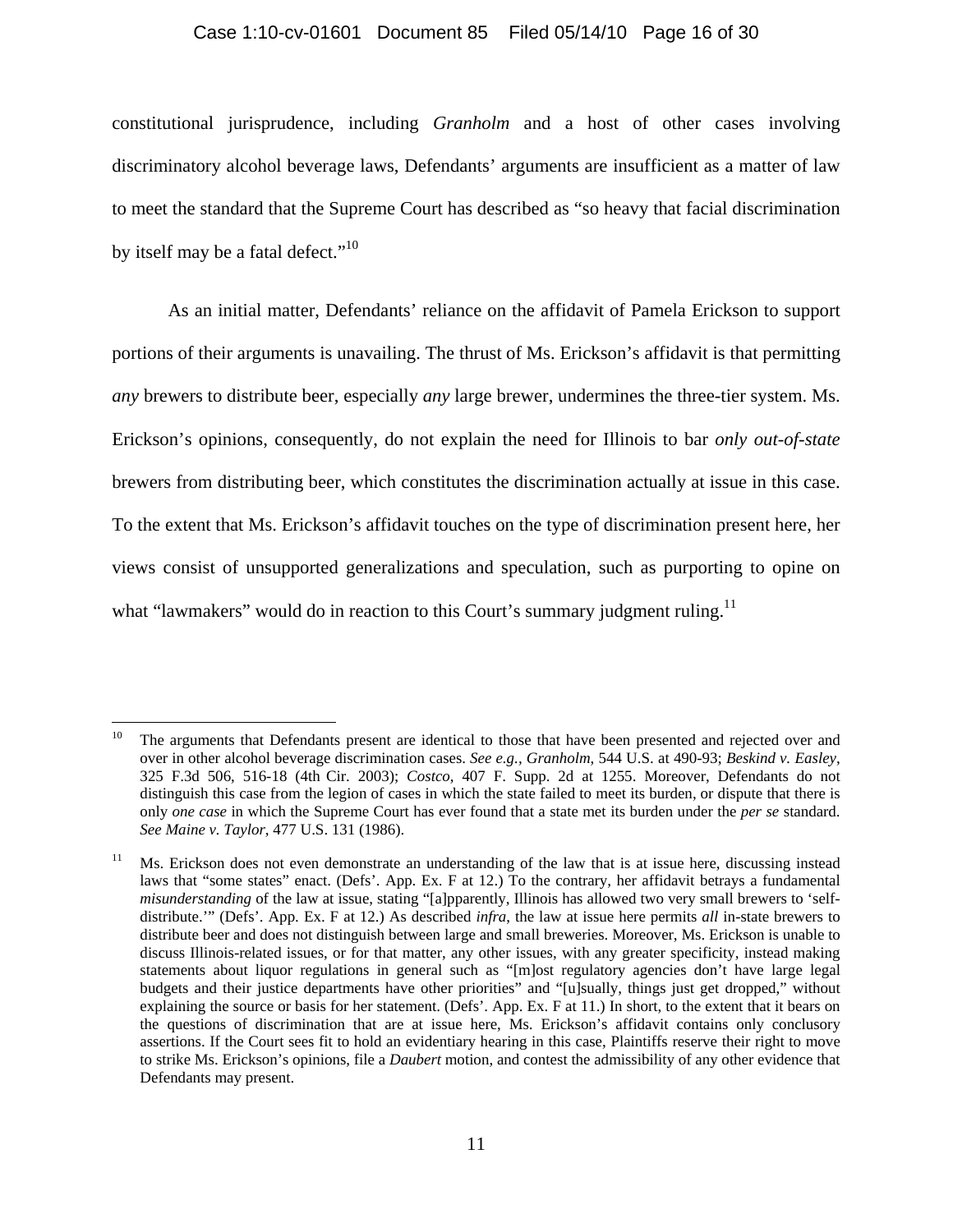#### Case 1:10-cv-01601 Document 85 Filed 05/14/10 Page 17 of 30

Defendants' first argument is that the in-state brewers that currently distribute beer "are so small, and produce such a limited volume of beer [that] permitting them to self-distribute does not jeopardize the Act's goal of promoting temperance and competition." (Defs'. Resp. at 8.) On the other hand, AB Inc.'s "size and significant market presence . . . would be a fundamental alteration to the three-tier system." (*Id*.) Defendants are attempting to justify a law different from the one at issue: the Liquor Control Act permits *all* in-state brewers to hold Distributor's and Importing Distributor's Licenses, not just small in-state brewers, and prohibits *all* out-of-state brewers from holding Distributor's and Importing Distributor's Licenses, not just large ones. (*See* Defs'. LR 56.1 Resp. ¶¶ 13-15; 235 ILCS 5/5-1(a).) With respect to the actual Liquor Control Act provisions at issue, Defendants' argument falls flat. It does not attempt to legitimize the need to permit all in-state brewers to distribute beer and bar all out-of-state producers from doing the same in order to further the State's purported goal of temperance and competition, let alone present concrete evidence to that effect. $^{12}$ 

Defendants' second argument, that "it is more difficult for state regulatory agencies with limited budgets and resources to exert control over out-of-state licensees" and that "there is an increased risk of tax evasion when a producer and distributor affiliate," fares no better. As an

 $12\,$ Even if the need to promote temperance and competition were related to the need to bar all out-of-state brewers from distributing beer, while permitting in-state brewers to do so, this argument would be insufficient because Defendants do not attempt to prove that non-discriminatory means would be unworkable to accomplish the State's objectives. Defendants do not address any non-discriminatory alternatives, much less establish that they would not be effective. *Cf. 44 Liquormart, Inc. v. R.I.*, 517 U.S. 484, 507 (1996) (explaining that higher prices to promote the goal of temperance can be "maintained by direct regulation or taxation" and educational campaigns might also prove effective). Defendants also do not provide basic information to raise their goals of "temperance" and "competition" above the speculative level, such as, for example, the price at which liquor sales would lead to greater alcohol consumption or why AB Inc.'s presence in the distributor market would result in reduced competition. Moreover, the goal of temperance is inconsistent with the goal of competition, as Defendants maintain that temperance is promoted by *higher* prices (Defs.' Resp. at 9), but competition is beneficial to consumers because it leads to *lower* prices. These inconsistencies and unexplained vagaries demonstrate that Defendants' showing is insufficient to satisfy the rigorous analysis necessary under the rule of *per se* invalidity.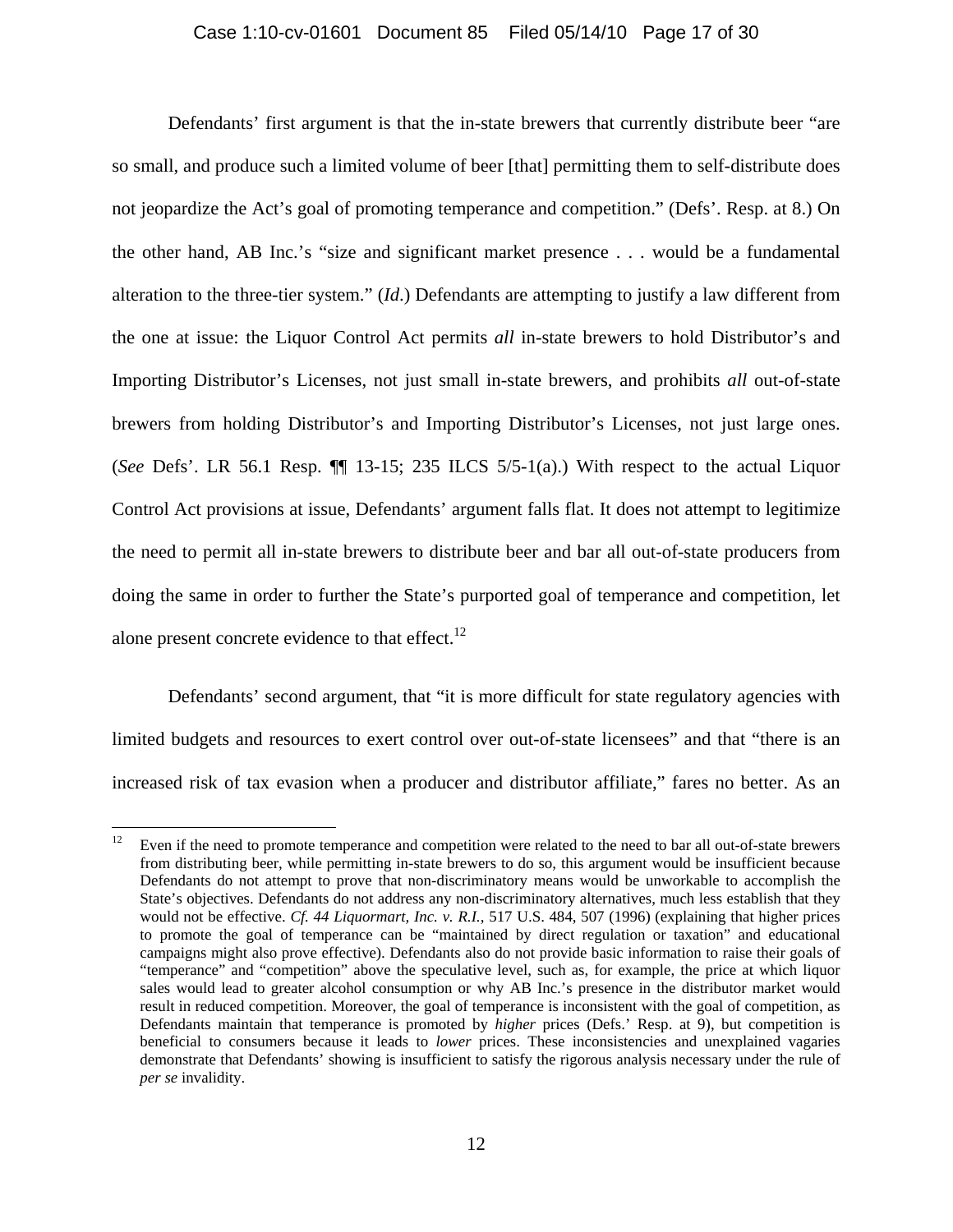#### Case 1:10-cv-01601 Document 85 Filed 05/14/10 Page 18 of 30

initial matter, this argument does not justify the discrimination against out-of-state producers because Defendants admit that the purported tax collection problem would apply to *all* producers that act as distributors, regardless of where they are located. Defendants, however, state that the purported tax collection problem would be compounded by the fact that AB Inc. is an out-ofstate producer. Defendants do not cite to *any* record evidence for this proposition, let alone record evidence of enough substance to meet the rigorous analysis Courts apply. *See generally*, *Granholm*, 544 U.S. at 490-93 ("[T]he States provide little concrete evidence . . . . Our Commerce Clause cases demand more than mere speculation to support discrimination against out-of-state goods."); *Chemical Waste*, 504 U.S. at 343 ("[O]nly rhetoric, and not explanation, emerges as to why Alabama targets *only* interstate hazardous waste to meet these goals.") (emphasis in original); *New Energy,* 486 U.S. at 280. Indeed, as explained in more detail *infra*, Arg. III.A., Defendants have had an ample opportunity to build a record of tax fraud or tax collection issues during the more than 25 years that the ILCC issued Distributor's and Importing Distributor's Licenses to AB Inc. or its affiliates, as well as other out-of-state brewers. (Defs'. LR 56.1 Resp. ¶ 10; Plfs'. Op. Mem. at 20-21; Plfs'. App. Tab B4 – Memorandum of R. Haymaker dated March 1, 2010 ("Haymaker Memo.") at 5.) Defendants offered no such evidence.<sup>13</sup>

Moreover, this tax collection justification fails for the same reason that it failed in *Granholm* and in every other case in which it has been presented—Defendants do not establish

<sup>13</sup> The argument is also flawed because Defendants admit that post-acquisition CITY Beverage would remain subject to local regulatory control as an in-state operation (Defs'. LR 56.1 Resp. 1 29), and thus Illinois' regulatory control over CITY Beverage would not change. In any case, *Granholm* found it to be of particular importance that the Twenty-first Amendment Enforcement Act gives state attorneys general the power to sue alcohol producers in federal court to enjoin violations of state law. *Granholm*, 544 U.S. at 492; 27 U.S.C. § 122a(b). Defendants do not address this statute or explain why it would be ineffective to exert regulatory control over entities that are not local.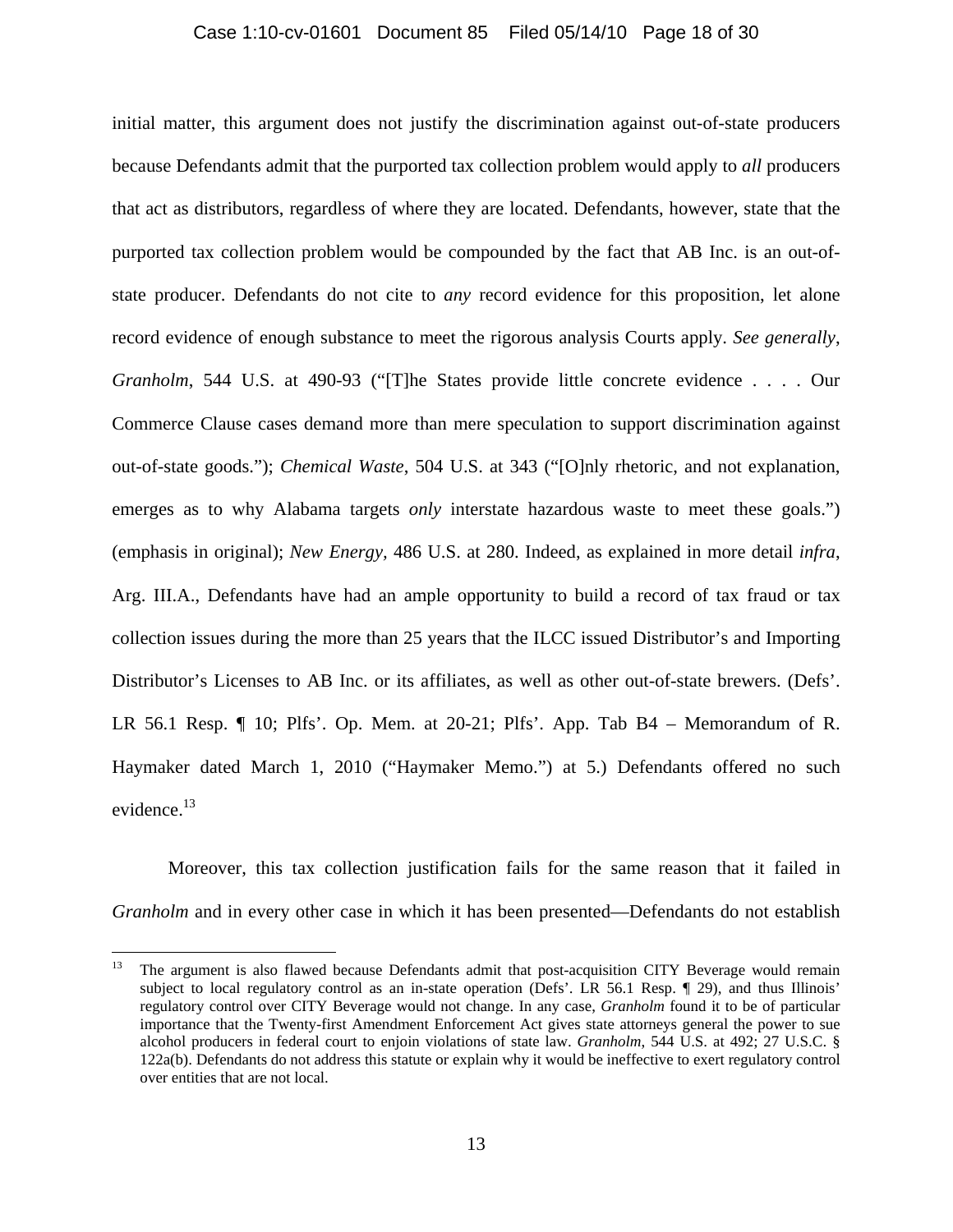#### Case 1:10-cv-01601 Document 85 Filed 05/14/10 Page 19 of 30

that this regulatory objective cannot be achieved through reasonable non-discriminatory means. *See Granholm*, 544 U.S. at 491-93 (holding that the tax collection objectives could "be achieved without discriminating against interstate commerce" because states did not establish that alternative means would be "unworkable"); *see also*, *e.g.*, *Costco*, 407 F. Supp. 2d at 1254 (holding that Defendants' argument on tax collection was 'speculative and conclusory at best"); *Cf. Baude*, 538 F.3d at 612 (rejecting tax collection justification even under lower *Pike* standard and stating "[a]ll the [defendants] can muster in support of the statute is that the three-tier system may help a state collect taxes and monitor the distribution of alcoholic beverages").  $14$ 

Defendants have failed to show a genuine issue for trial on their burden of establishing that the explicit discrimination against out-of-state brewers "advanc[es] a legitimate local purpose that cannot be adequately served by reasonable nondiscriminatory alternatives." This Court must grant summary judgment for Plaintiffs.

### **III. THE APPROPRIATE REMEDY FOR DEFENDANTS' COMMERCE CLAUSE VIOLATION IS EXTENSION OF THE IN-STATE BENEFITS TO AB INC., RATHER THAN NULLIFICATION OR DELAY PENDING GENERAL ASSEMBLY ACTION.**

This Court should exercise its discretion to extend the in-state benefit to AB Inc. and WEDCO. *See Cherry Hill Vineyards, LLC v. Lilly,* 553 F.3d 423, 434-35 (6th Cir. 2008) (subjecting extension of in-state benefit remedy to abuse of discretion review); *eBay Inc. v. MercExchange, L.L.C.*, 547 U.S. 388, 391 (2006) ("The decision to grant or deny permanent

<sup>14</sup> For example, Defendants fail to explain what series of "cross checks" it normally uses to guard against collusion, why these normal "cross checks" are unavailable when a brewer is located outside the state, and why alternative methods of cross checking are "unworkable."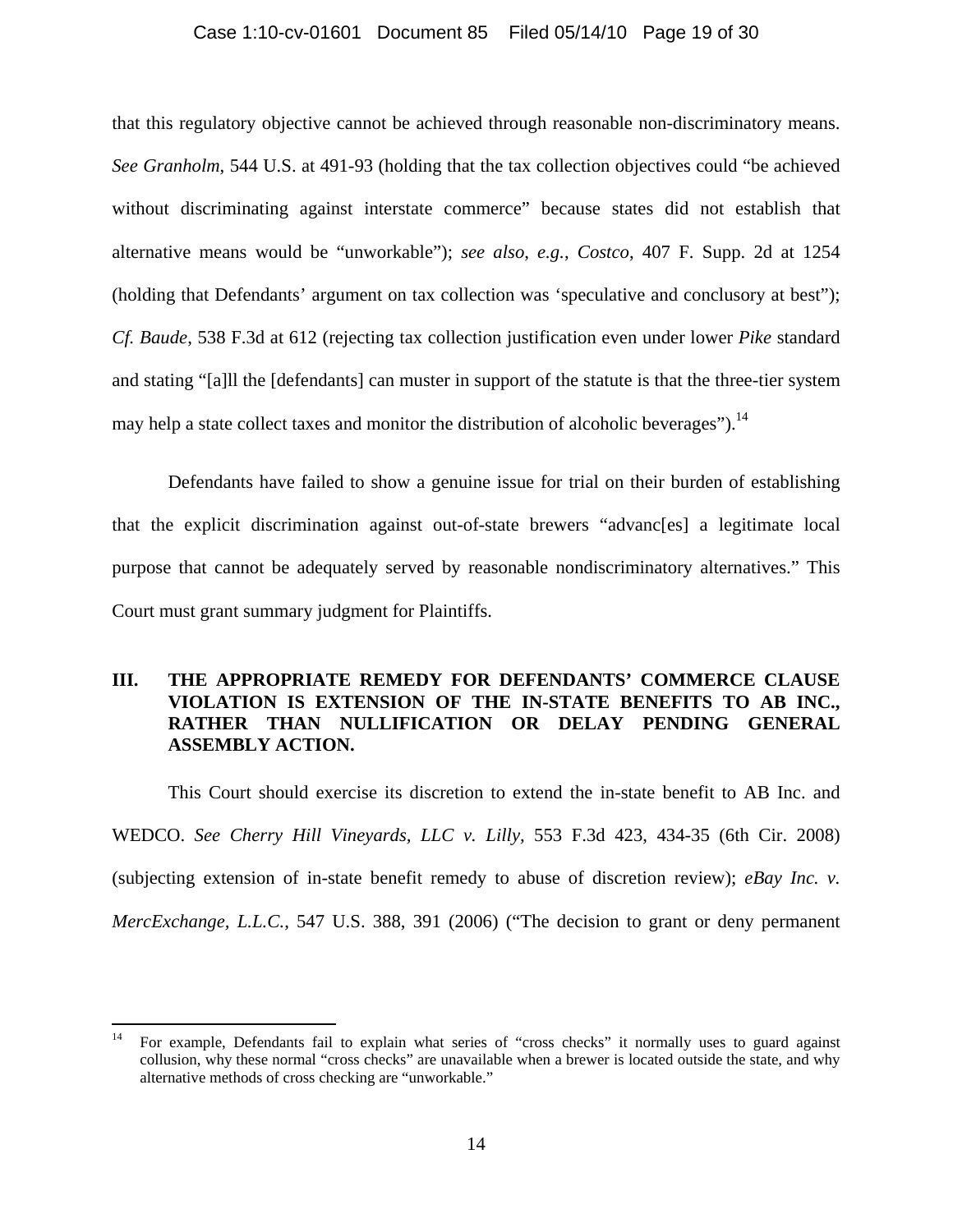injunctive relief is an act of equitable discretion by the district court, reviewable on appeal for abuse of discretion.").

### **A. Extension of the in-state benefits to AB Inc., rather than nullification of those benefits, is the only appropriate remedy here.**

Plaintiffs' opening brief set forth specific evidence of the Illinois General Assembly's intent and preference for extension of the in-state benefit to out-of-state producers and the lack of disruption to the current statutory scheme that would result from such extension. Defendants fail to respond to any of that evidence. Although Defendants acknowledge that the Supreme Court in *Heckler v. Matthews* cautioned that courts must "consider the intent of the legislature and the degree of potential disruption of the statutory scheme" (Defs'. Resp. at 22-23), Defendants do not set forth their own analysis of these considerations to any degree of substance.<sup>15</sup>

Instead, Defendants devote the majority of their response to trying to convince this Court how drastically it will alter the "three-tier system" to permit out-of-state brewer AB Inc. to distribute beer in Illinois and the severe consequences to Illinois consumers that will follow. But in doing so, Defendants rely on generalizations regarding the characteristics of a purported "traditional" three-tier system, and ignore the actual three-tier system in Illinois and the role that AB Inc. and other brewers have played as a licensed distributor in that system for decades.

As an initial matter, Defendants generalized characterizations about a "three-tier" system are unsupported. The phrase "three-tier system" is a general label used to describe a regulatory system with separate licensing required for each of the three functions in the production,

<sup>15</sup> Defendants' brief discussion of the Illinois Beer Industry Fair Dealing Act is inapposite. (Defs'. Resp. at 24.) The provisions that Defendants cite govern the legal relationship between producers and distributors that are *in fact* separately owned, and is entirely neutral as to whether a producer may also be licensed to perform the distribution function.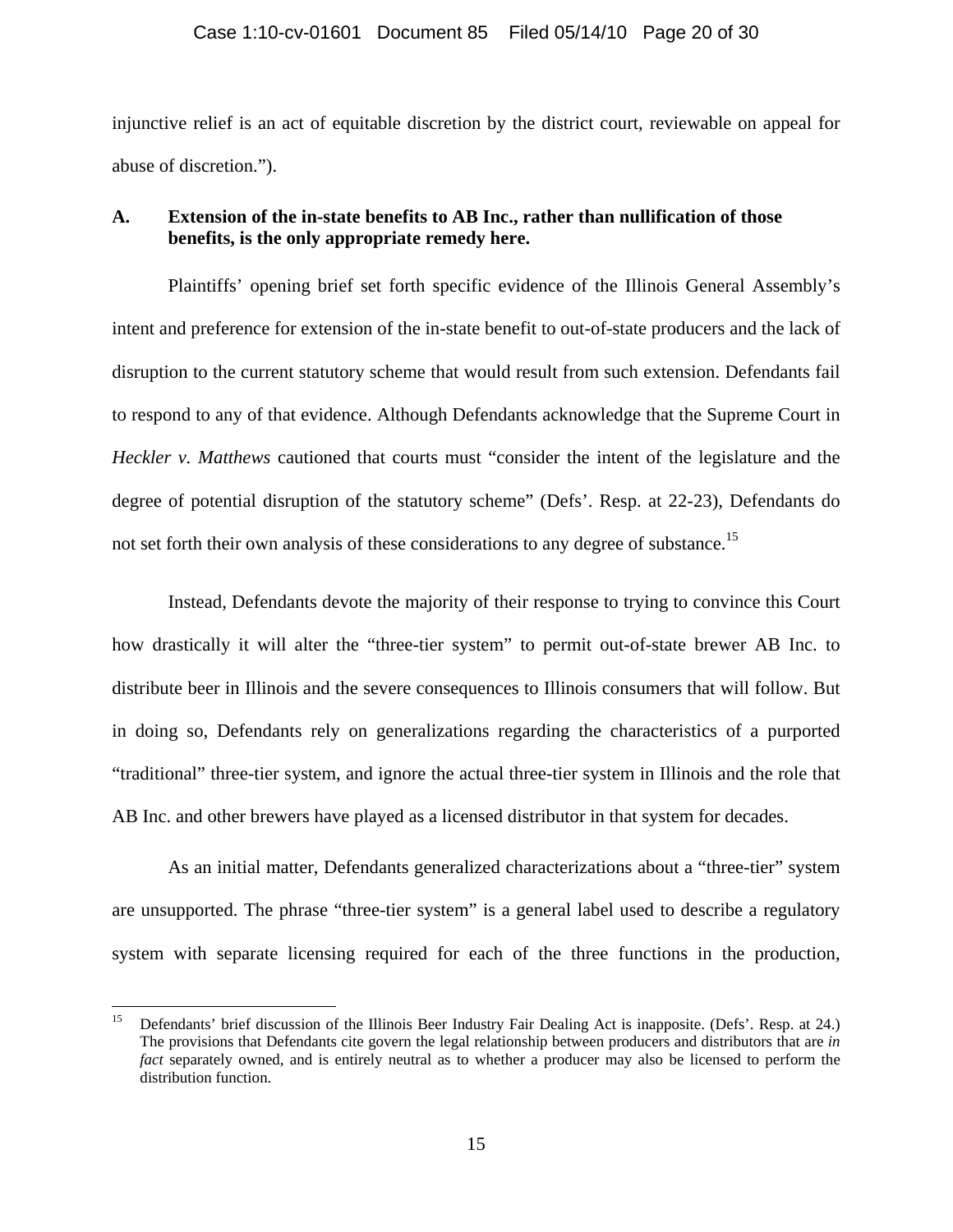#### Case 1:10-cv-01601 Document 85 Filed 05/14/10 Page 21 of 30

distribution, and retail sale of liquor. There is not, however, a uniform three-tier act or model code, and thus there is no particular legal significance to the term. Instead, each state creates its own regulatory system. While many states, like Illinois, have created a three-tier structure, the language of each particular state's law controls how the regulatory system functions. Defendants' characterization of a "traditional" three-tier system as mandating a "strict separation between liquor producers, distributors, and retailers" and a "'vertical quarantine' such that 'no layer in the vertical hierarchy [may] act in the capacity of another'" (Defs'. Resp. at 4), is overbroad, and certainly so as to Illinois.<sup>16</sup> The Liquor Control Act does not contain any such "strict" affirmative prohibition against brewers also performing the distributor function, unlike it does for winemakers and distillers. *See* 235 ILCS 5/6-4(a) ("No person licensed . . . as a distiller, or a wine manufacturer . . . shall be issued an importing distributor's or distributor's license . . . .). Indeed, the central issue in this case is that the Liquor Control Act affirmatively permits in-state brewers to act "in the capacity of" a distributor and transcend the "vertical quarantine."<sup>17</sup> Thus, as to brewers, the purported strict separation between producer and distributor is simply illusory.

1

<sup>&</sup>lt;sup>16</sup> Although it is true that many states have some restrictions with respect to licensure in multiple tiers, the idea that these prohibitions are absolute is incorrect, particularly with respect to distributors. As a historical matter, Defendants describe the prohibition against vertical integration as addressing the problem of the "tied house" and note the concern associated with producers "control[ling] the *entire* distribution process down to the final sale." (Defs'. Resp. at 4-5 (emphasis added).) *See also* 27 U.S.C. § 205 ("Tied house" provision of the Federal Alcohol Administration Act prohibiting producers and distributors from owning, or offering anything of value to, "*any* retailer"). Thus, it is common for state law to prohibit manufacturers and distributors from operating retail establishments (saloons or "houses"), and so it is true that generally (although not always) manufacturers and distributors cannot act as a retailer. (*See* 235 ILCS 5/6-4(e) (setting forth certain prohibitions against ownership of retailers by producers and distributors).)

<sup>17</sup> Illinois is far from alone in licensing a brewer to perform the distribution function in the three-tier system. As Defendants explain, AB Inc. relies on a network of eleven company-owned distributors in other states, (Defs'. LR 56.1 Stmt.  $\P$  10.) In fact, there are more than 20 states that permit AB Inc. to be a licensed distributor (or be affiliated with a distributor), all of which consider themselves "three-tier." (*See* Kamp Aff. (Ex. 1 hereto) ¶¶ 5- 6.) Also, the federal government licenses brewers to perform the distributor function and AB Inc. in fact performs both the brewer and distributor functions under applicable federal regulations, including pursuant to a federal Wholesaler Basic Permit. (*See id.* ¶ 7.)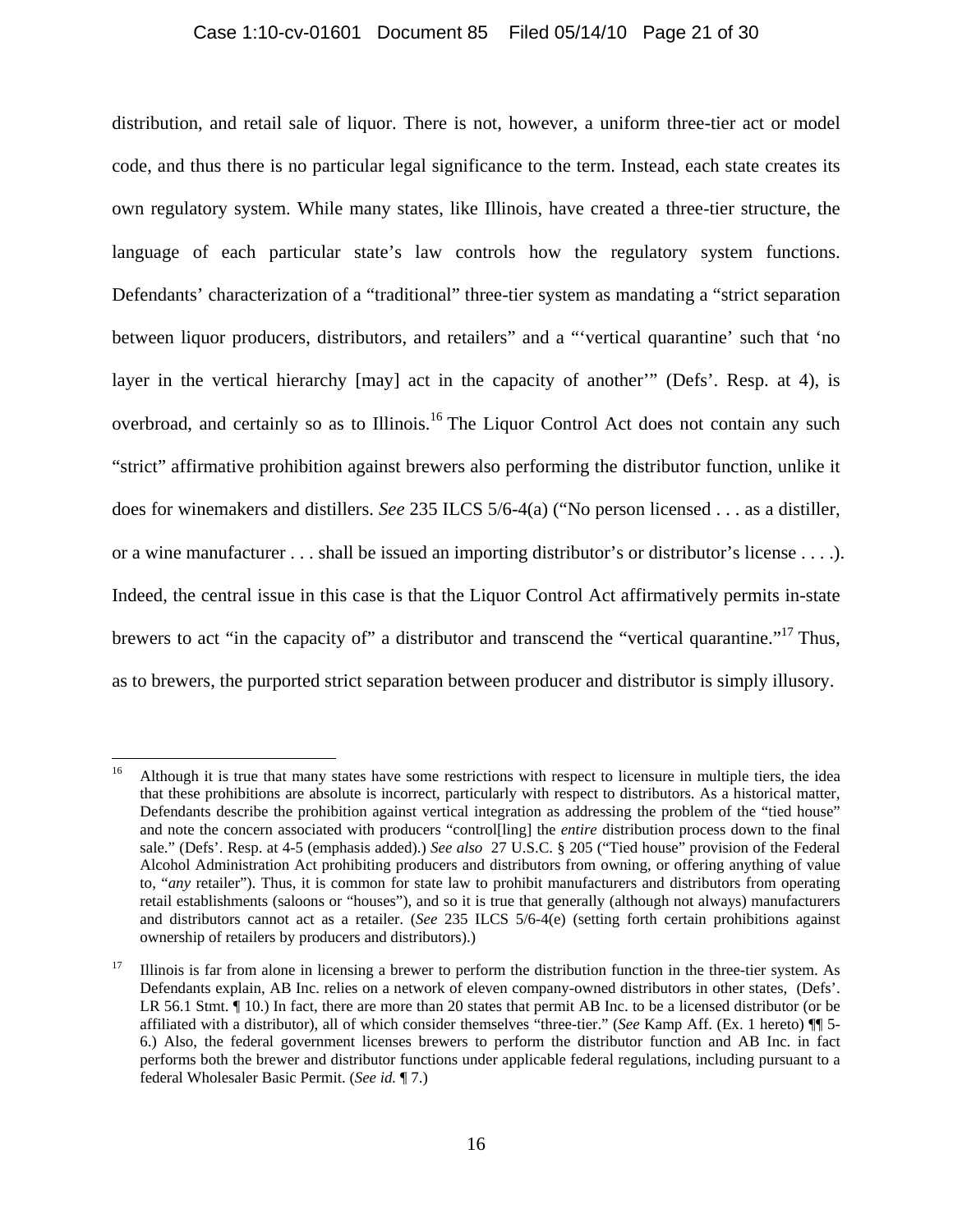#### Case 1:10-cv-01601 Document 85 Filed 05/14/10 Page 22 of 30

Moreover, Defendants fail to acknowledge the overwhelming evidence that Plaintiffs submitted in their opening brief as to the long-standing practice in Illinois of permitting out-ofstate brewers to perform both the production and distribution functions, which demonstrates that a "strict separation" of tiers as to brewers has not, and does not, exist in reality. As explained in Plaintiffs' opening brief, AB Inc. or its affiliates have continuously held Distributor's and Importing Distributor's Licenses from at least 1982 through the present. (*See* Plfs'. Op. Mem. at 20-21.) Specifically, each year from 1982 through 2005, the ILCC issued to AB Inc. in its own name one or more Distributor's and Importing Distributor's Licenses (Defs'. LR 56.1 Resp. ¶ 10), and during much of that period, one or more affiliates of AB Inc. also held one or more Distributor's and Importing Distributor's Licenses. (*Id.*) During much of the period from 1982 through 2005 other out-of-state brewers also were permitted to hold Distributor's and Importing Distributor's Licenses. (Plfs.' App. Tab B4 –Haymaker Memo. at 5.) Moreover, WEDCO has owned from 2005 through the present a 30 percent stake in CITY Beverage and the Declaratory Ruling specifically permits WEDCO to retain its current minority interest in CITY Beverage due to the "history and facts surrounding this case." (Defs'. LR 56.1 Resp. ¶¶ 5, 26.) Consistent with that exception, on April 1, 2010, the ILCC issued its annual renewal of CITY Bloomington's Distributor's and Importing Distributor's Licenses. (*Id.* ¶ 27.) Thus, extending the in-state benefit of distribution rights to out-of-state brewers will not violate a "strict separation" of the tiers, and would be entirely consistent with the historical practice in Illinois of permitting out-ofstate brewers to hold Distributor's and Importing Distributor's Licenses.<sup>18</sup>

1

<sup>18</sup> In a footnote, Defendants contend that Plaintiffs are attempting to do more than is permitted of in-state brewers by distributing products other than their own. (Defs'. Resp. at 20 n.13.) Defendants, however, are merely seeking a remedy that reflects the opportunity available to in-state brewers. The plain language of the Liquor Control Act does not contain a prohibition against brewers distributing products other than their own and, in fact, permits in-state brewers to hold *Importing* Distributor's Licenses, which would be unnecessary if they *(cont'd)*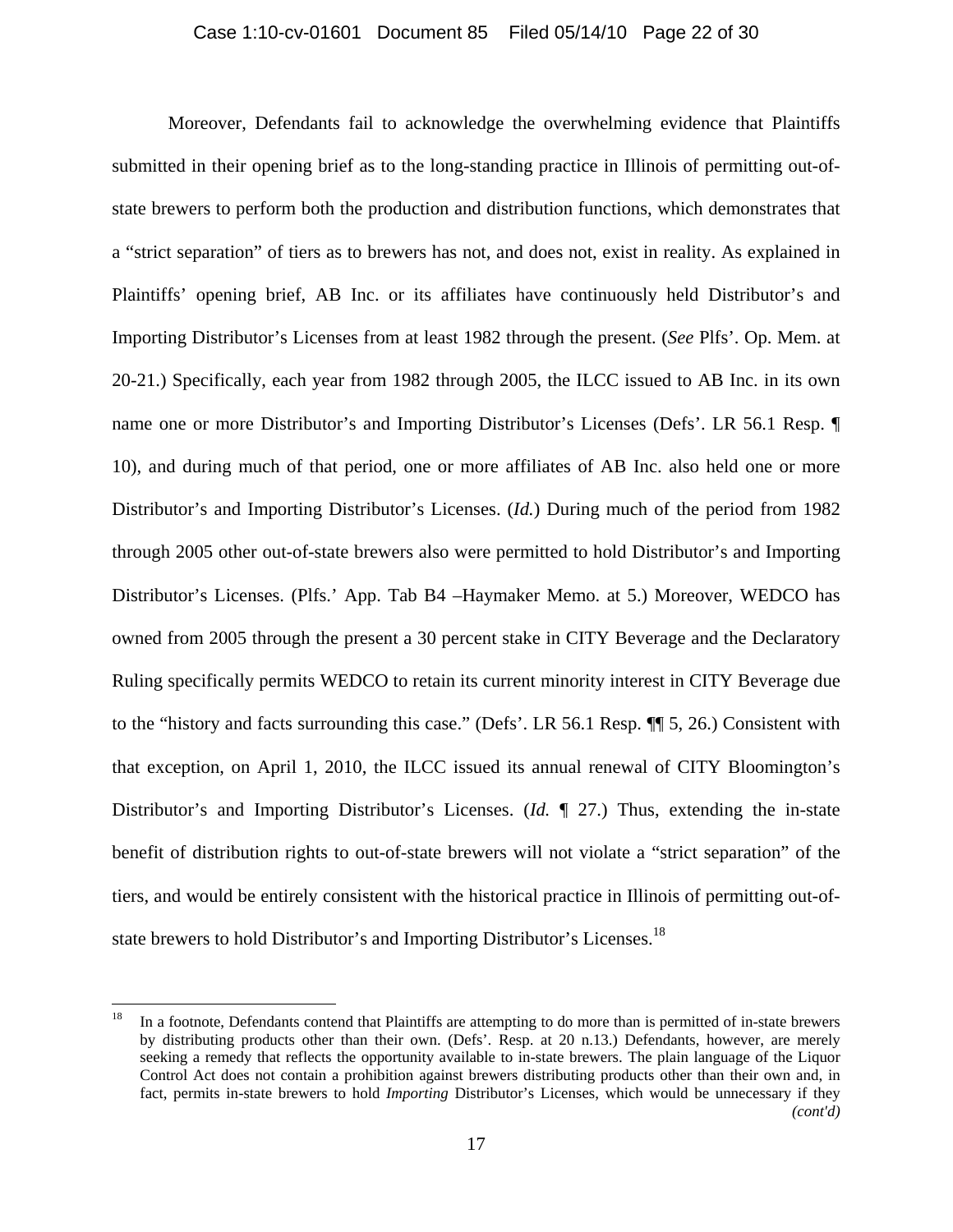#### Case 1:10-cv-01601 Document 85 Filed 05/14/10 Page 23 of 30

Plaintiffs' evidence also demonstrates that Defendants' contention that the extension of the in-state benefit would "undermine the State's interest in temperance, regulatory control, and tax collection" is, at best, speculative. Defendants' theories have been continuously tested in Illinois over the course of the more than 25 years while out-of-state brewers (including AB Inc. and its affiliates) have performed both the producer and distributor functions under Illinois' "three-tier system." Yet Defendants have failed to come forward with a shred of evidence to support their concerns. Indeed, from 1982 through the present when AB Inc., its affiliates, or other brewers distributed beer in Illinois, the three-tier system obviously did not "collapse . . . and cripple the State's ability to promote temperance." (*See* Defs'. Resp. at 8.) If out-of-state producers performing the distribution function in the last few decades actually led to the problems that Defendants insist will now materialize, Defendants would have presented evidence of that fact to this Court. Instead, Defendants proffer the affidavit of Ms. Erickson, who in offering her opinions does not address in any respect the fact that out-of-state brewers have *actually owned* Illinois distributors over the past three decades, but rather presents vague or second-hand anecdotes about problems in Oregon and the United Kingdom.

On the other hand, nullifying the right of in-state brewers to distribute beer would negate a right that the General Assembly has afforded since 1947. Despite admitting that three in-state brewers currently hold Distributor's Licenses and that two of those three actively distribute their

*\_\_\_\_\_\_\_\_\_\_\_\_\_\_\_\_\_\_\_\_\_\_\_\_ (cont'd from previous page)*

were only permitted to distribute their own beer brewed in-state. *See* 235 ILCS 5/5-1(a). Under *Healy*, it is irrelevant that Argus and Big Muddy only seek to distribute their own beer because a law that mandates discriminatory treatment by its terms is invalid even if there are *no in-state businesses* that take advantage of the law. *Healy*, 491 U.S. at 326 n.2, 340-41. As Justice Scalia noted, "[i]t would make little sense to require a showing that an in state business in fact exists" and concluded that there was "no reason to impose such a burden in order to strike down a statute that is facially discriminatory under the Commerce Clause, any more than we would require the person challenging under the Fourteenth Amendment a state law permitting only Aleuts to vote by mail to show that there are in fact Aleut citizens of the State capable of benefiting from that discrimination." *Id.* at 344 n.\*.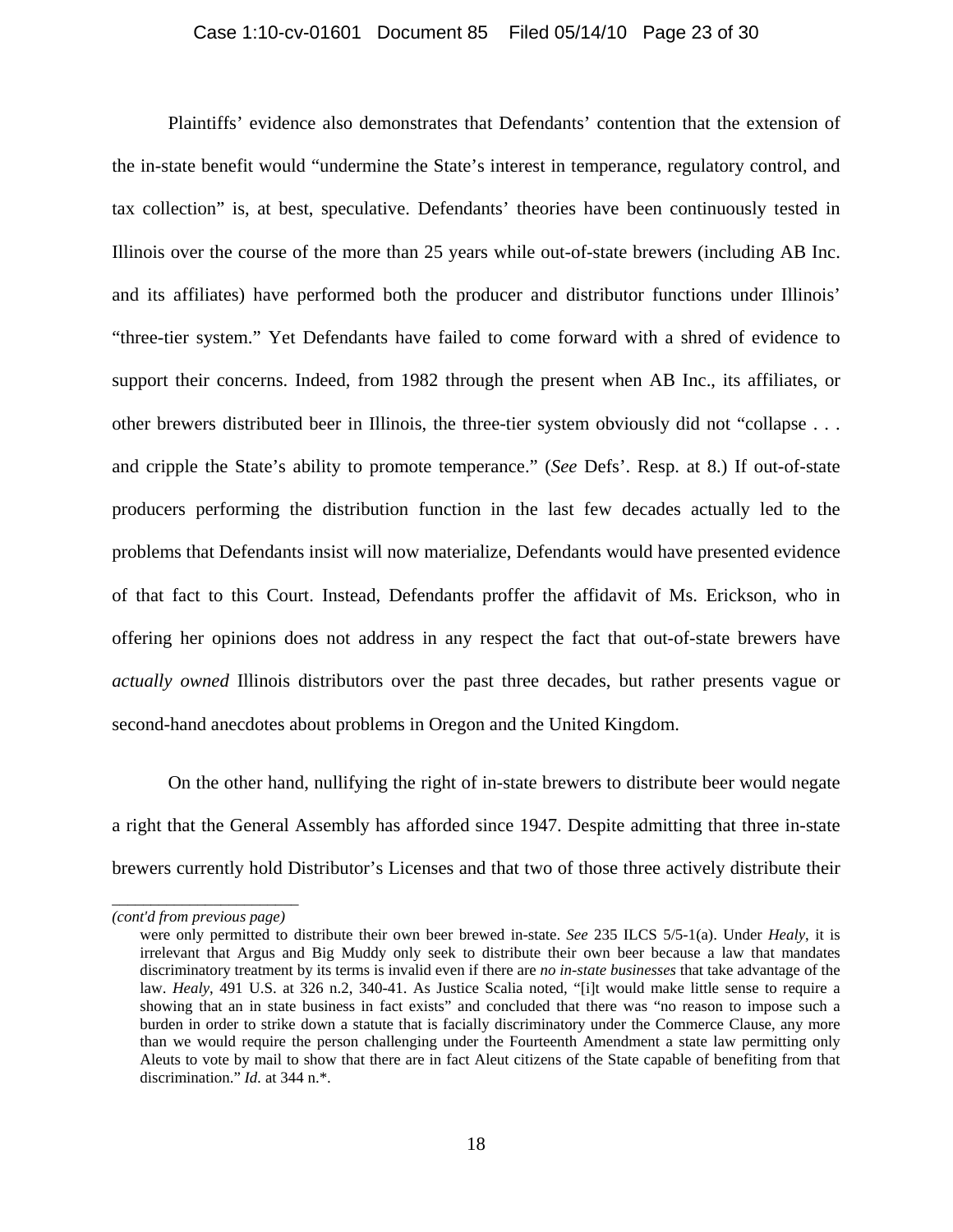#### Case 1:10-cv-01601 Document 85 Filed 05/14/10 Page 24 of 30

products, Defendants urge this Court to specifically nullify those brewers' distributing rights.<sup>19</sup> Given that none of these in-state brewers is a party to this action, it would be inequitable and raise serious due process concerns to nullify the in-state benefit and thus deprive in-state brewers of their current licenses or the opportunity in the future to hold such licenses. *Pro's Sports Bar & Grill v. City of Country Club Hills*, Inc. 589 F.3d 865, 870 (7th Cir. 2009) ("[A]n Illinois liquor license is a form of property within the meaning of the due process clause.") (citing *Club Misty, Inc. v. Laski*, 208 F.3d 615, 617-20 (7th Cir. 2000)); *see also See Cleveland Bd. of Educ. v. Loudermill*, 470 U.S. 532, 542 (1985) ("We have described 'the root requirement' of the Due Process Clause as being that an individual be given an opportunity for a hearing before he is deprived of any significant property interest.") (emphasis, quote marks, and citation omitted); *Wainscott v. Henry*, 315 F.3d 844, 852 (7th Cir. 2003) ("The Due Process Clause requires that individuals have an opportunity to be heard at a meaningful time and in a meaningful manner regarding the deprivation of life, liberty, or property.") (quote marks and citation omitted).<sup>20</sup> Defendants' request that this Court countermand the express will of the General Assembly to permit in-state brewers to distribute beer should be declined.

Moreover, permitting out-of-state brewers to distribute beer is also consistent with the intent of the General Assembly. In their opening brief, Plaintiffs demonstrated that the Liquor

1

<sup>19</sup> Defendants identify Argus, Big Muddy, and Goose Island as three in-state brewers that distribute beer and note that Argus and Big Muddy actually distribute beer, while Goose Island does not. (Defs'. LR 56.1 Stmt. ¶¶ 5-7; Plfs'. LR 56.1 Resp. ¶¶ 5-7.) Defendants also correctly note that AB Inc. possesses a minority ownership interest in Goose Island and that AB Inc. mistakenly asserted that Goose Island actually distributes beer. Nonetheless, Argus and Big Muddy currently hold Distributor's Licenses and distribute beer, as Defendants admit.

 $20$  Similarly, nullifying the in-state preference would have the effect of criminalizing the act of distribution by instate brewers. See, e.g., 235 ILCS 5/10-1(a) & (d). (See Ans. ¶ 46.)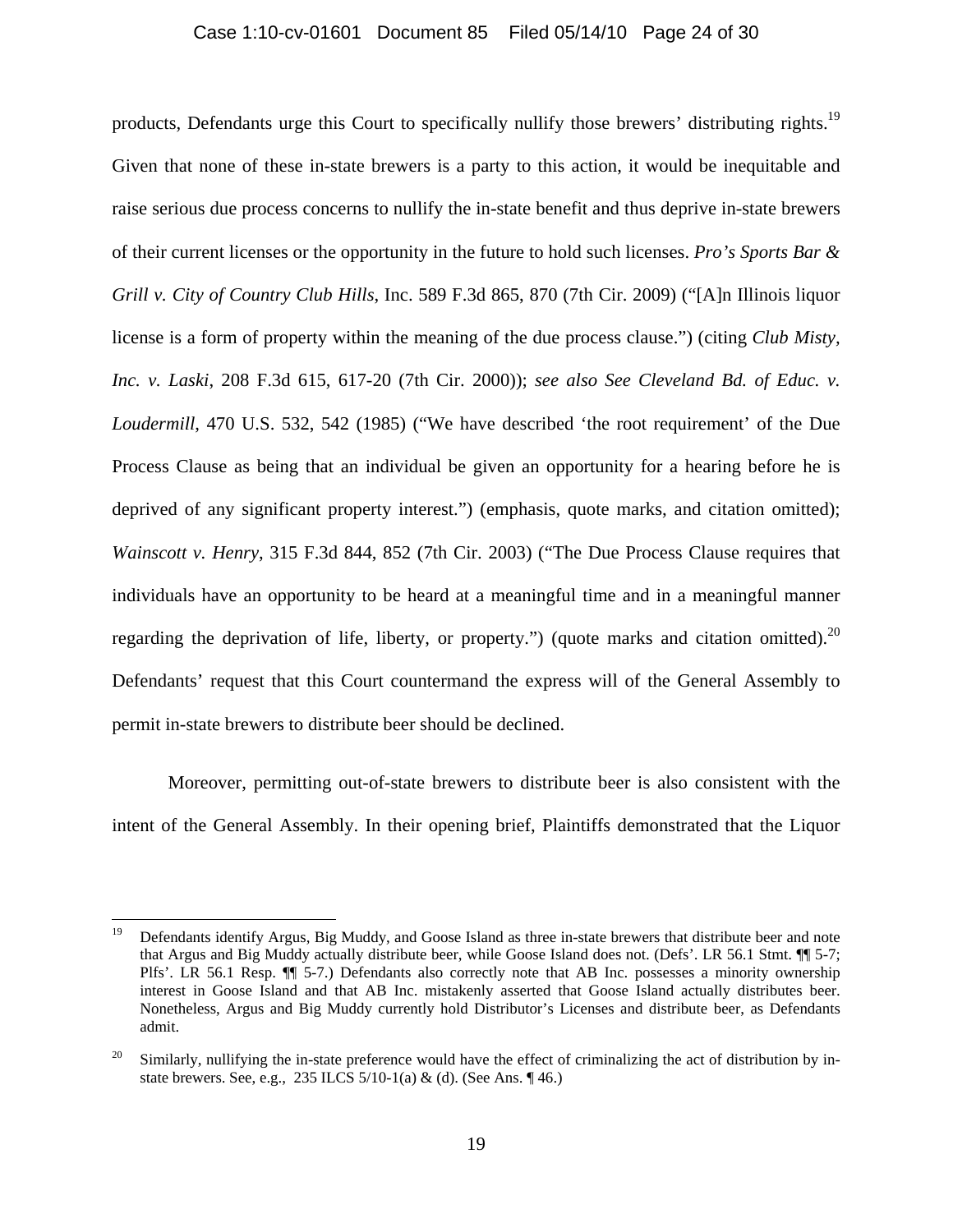Control Act unambiguously permits brewers that hold a Brewer's license to hold Distributor's and Importing Distributor's Licenses:

A Brewer may make sales and deliveries of beer . . . to retailers provided the brewer obtains an importing distributor's license or distributor's license in accordance with the provisions of this Act.

*See* 235 ILCS 5/5-1(a). (Plfs.' LR 56.1 Stmt. ¶ 14.) *See also* Op. Ill. Att'y Gen. S-1462 at 127-28 (1979) (formal opinion of Attorney General stating a brewer may hold Distributor's and Importing Distributor's Licenses, attached hereto as Ex. 2) (Defs'. Resp. at 6 n.3.). Beyond this, for a comprehensive explanation of why the Liquor Control Act evidences the intent of the General Assembly to permit all Brewers, in-state and out-of-state, to be licensed to distribute beer, we respectfully refer the Court to pages 12-22 of Plaintiffs' submission to the ILCC in connection with the Special Session, which is included at Tab A5 of Plaintiffs' Appendix.<sup>21</sup>

Defendants also fail to address Plaintiffs' evidence that the Illinois General Assembly is apparently well aware of *Granholm* and already has expressed a clear preference for extension of the in-state benefit to out-of-state interests under that decision. After the Supreme Court decided *Granholm*, the Illinois General Assembly amended Section 5/6-29 of the Liquor Control Act to "authorize direct shipment of wine by an out-of-state maker of wine *on the same basis permitted an in-state maker of wine*. . . ." 235 ILCS 5/6-29 (a)(1) (2007) (emphasis added). This is powerful evidence that the best alternative for this Court is to extend the in-state benefit to outof-state brewers.

<sup>21</sup> 21 Defendants criticize Plaintiffs for setting forth, as one component to their evidence of the General Assembly's intent, this parsing of the Liquor Control Act's relevant provisions and related legislative and enforcement history. Plaintiffs agree that this Court must accept Defendants' interpretation of the Liquor Control Act for purposes of determining whether the Liquor Control Act violates the Commerce Clause. This does not mean, however, that this Court should turn a blind eye to the General Assembly's intent and the history of the Liquor Control Act when deciding between extension and nullification. This is important evidence under *Heckler*'s requirement that courts consider "the intent of the legislature."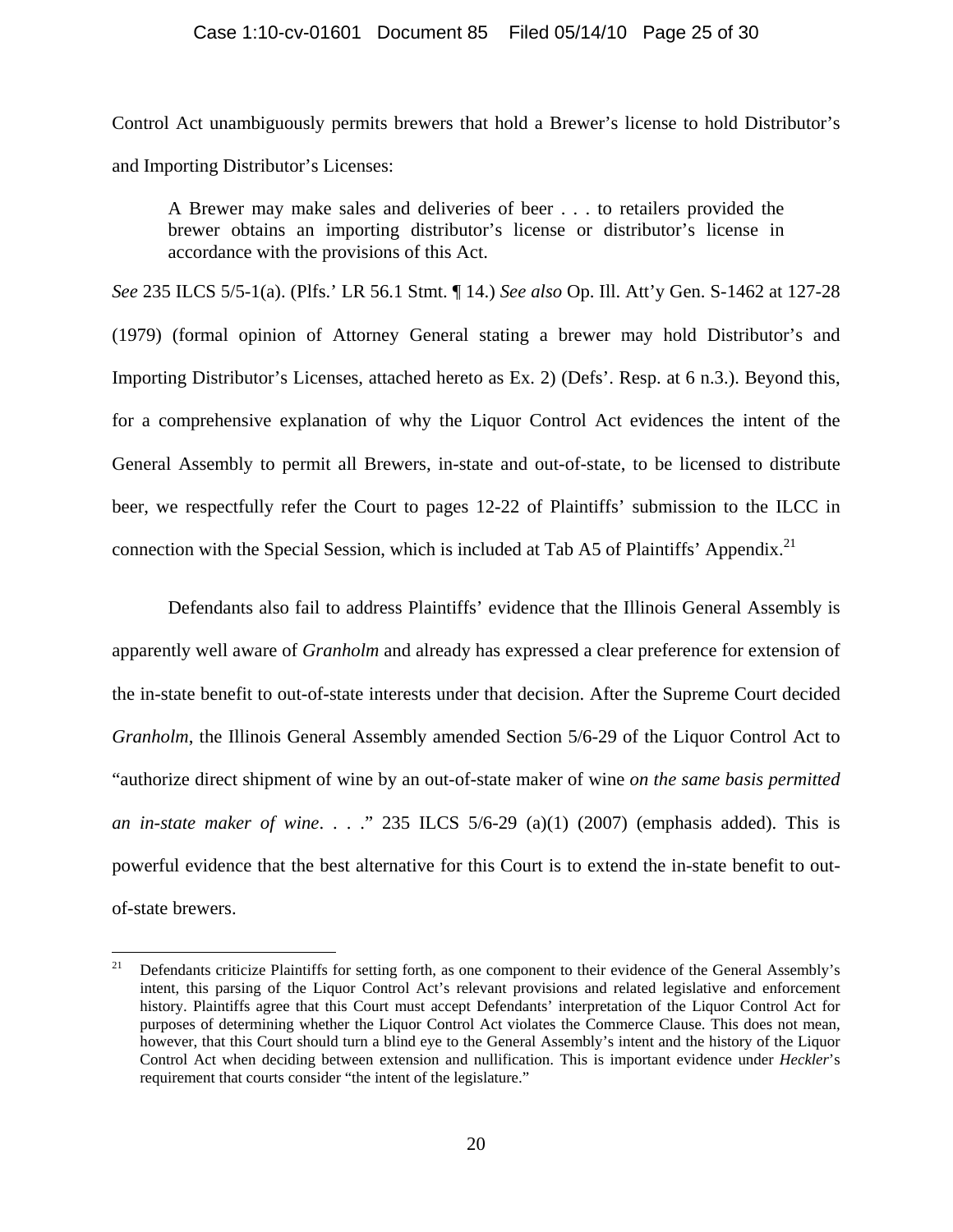#### Case 1:10-cv-01601 Document 85 Filed 05/14/10 Page 26 of 30

Defendants cite to *Beskind*, 325 F.3d 506; *Costco*, 407 F. Supp. 2d 1247; and *Action Wholesale Liquors v. Oklahoma Alcoholic Beverages Law Enforcement Commission*, 463 F. Supp. 2d 1294 (W.D. Okla. 2006), in support of their argument that this court should nullify the in-state benefit, or at least provide the General Assembly time to act. These courts, however, all arrived at a remedy *after* analyzing "the intent of the legislature and the degree of potential disruption of the statutory scheme," as *Heckler* requires. Defendants have not undertaken such an analysis in this case. Moreover, as Plaintiffs explained in their opening brief, the requisite analysis is fact-specific and thus comparison to these cases, which involved different statutory schemes and different circumstances, is unhelpful.

For example, *Beskind* and *Action Wholesale* each involved long-standing nondiscriminatory provisions that would be affected by extension of a recently enacted in-state benefit. *Beskind*, 325 F.3d 506 at 519 (noting that "North Carolina has maintained its ABC laws in implementation of the Twenty-first Amendment since 1937, shortly after the end of Prohibition, *but only added the preference for local wineries over 40 years later . . . .*") (emphasis added); *Action Wholesale*, 463 F. Supp. 2d at 1305-06 (involving recently enacted law intended to aid the fledgling local wine industry).<sup>22</sup> The reverse is true here because the Liquor Control Act has expressed a preference for brewers to enjoy the right to distribute beer since 1947. (Plfs'. App. Tab G.) With respect to *Costco*, plaintiffs' proposed remedy would have required the amendment of six statutory provisions, and "more significant changes in the State's licensing, enforcement, and tax collection efforts for beer and wine than withdrawing the privilege from in-state producers." *Costco*, 407 F. Supp. 2d at 1255-56. Here, Plaintiffs'

<sup>&</sup>lt;sup>22</sup> *Action Wholesale* also involved wholesalers suing to invalidate self-distribution privileges of wineries and thus seeking to nullify the in-state privilege for their own economic benefit at the expense of in-state wineries. *Action Wholesale*, 463 F. Supp. 2d at 1305-06.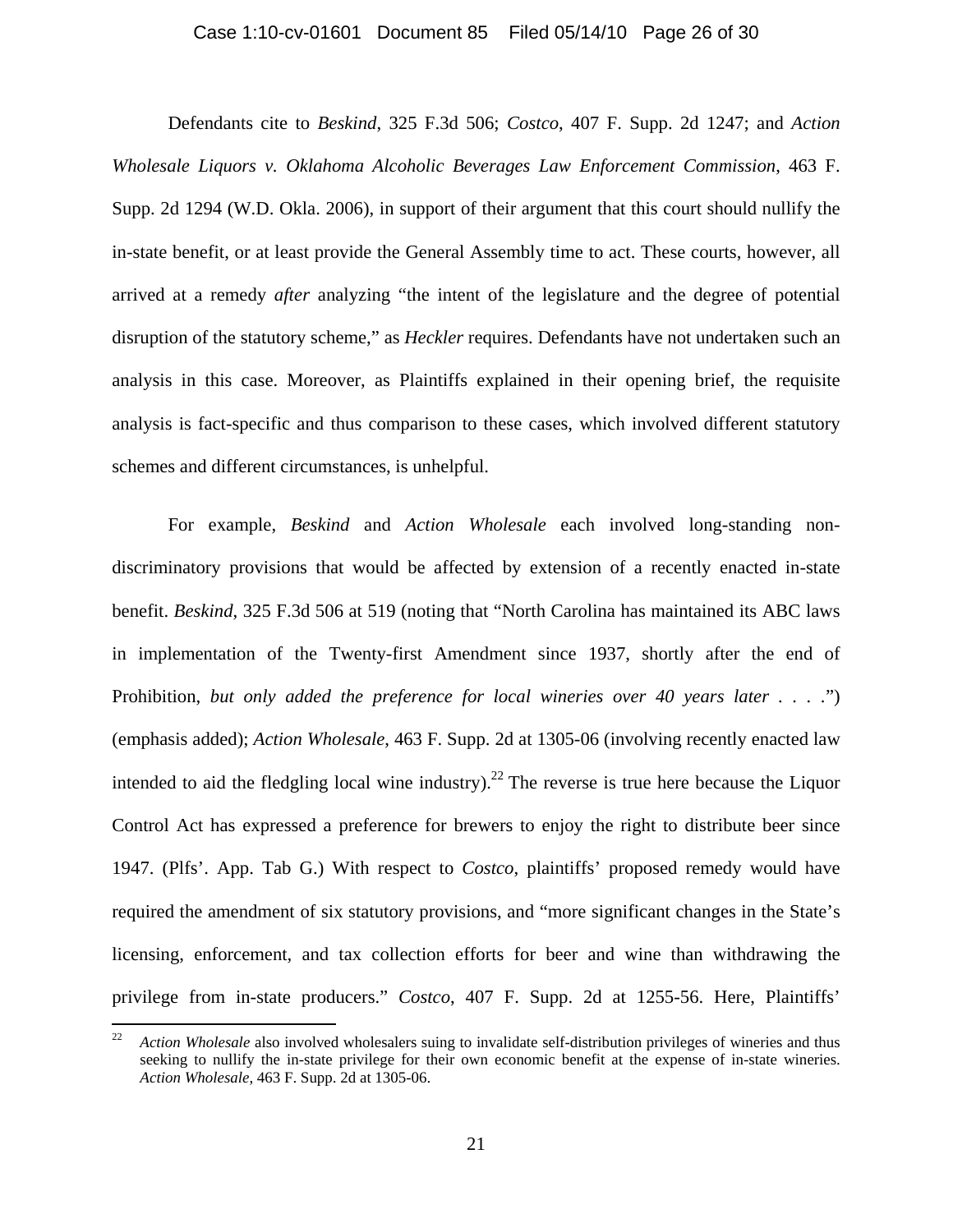#### Case 1:10-cv-01601 Document 85 Filed 05/14/10 Page 27 of 30

proposed remedy would not involve *any* modifications to the Liquor Control Act, given that the plain language of the Liquor Control Act would support Plaintiffs' right to distribute. (*See* Ex. A to Plfs'. Mot.)<sup>23</sup> Plaintiffs' proposed remedy thus does not present the same concerns as in *Costco*, and in fact, is less disruptive to the statutory scheme than Defendants' remedy, which proposes striking a clause of 235 ILCS 5/5-1 in order to eliminate discrimination. (Defs'. Resp. at 23 n.15.)<sup>24</sup>

### **B. This Court need not afford the General Assembly additional time to amend the Liquor Control Act.**

After the Supreme Court decided *Granholm*, the Illinois General Assembly recognized the import of the decision and amended Illinois law in conformance. (*See* Plfs'. Op. Mem. at 18- 19.) If the General Assembly believed that the Liquor Control Act discriminated against out-ofstate brewers, it logically would have acted at that time to remedy the discrimination. This Court, therefore, should not wait for the General Assembly to take action that it does not intend to take.

This point also shows comparison to *Costco* and *Action Wholesale* to be inapt. The courts in those cases, decided in 2005 and 2006 respectively, were giving the Washington and Oklahoma legislatures a limited opportunity to react to the then very recent decision in *Granholm* (decided May 16, 2005). The *Granholm* decision is now five years old. Not only has

<sup>23</sup> Plaintiffs do not seek to modify any provisions of the Liquor Control Act. The phrase "other than a manufacturer or non-resident dealer" in the definition of "Distributor" would not require a change because it merely clarifies that manufacturers and non-resident dealers are not automatically Distributors simply because they engage in some of the same conduct that is used to *define* a Distributor. For example, warehousing of alcohol liquor for resale is a function performed at multiple tiers of the system, 235 ILCS 5/5-1(m), 5/1-3.15, and thus the definition of Distributor would be overinclusive without the qualifier that excludes manufacturers and non-resident dealers that warehouse beer in connection with their functions. (*See also* Plfs'. App. Tab A5 at 14-16.)

<sup>&</sup>lt;sup>24</sup> Defendants' proposed remedy would require striking a second provision in the Liquor Control Act. Section  $5/6$ -4(a) provides that an Importing Distributor or Distributor that was owned by a brewer on January 1, 1985 may own a wine manufacturer. 235 ILCS 5/6-4(a). The Court would thus also have to excise this provision from the Liquor Control Act if it nullifies brewers' distribution rights.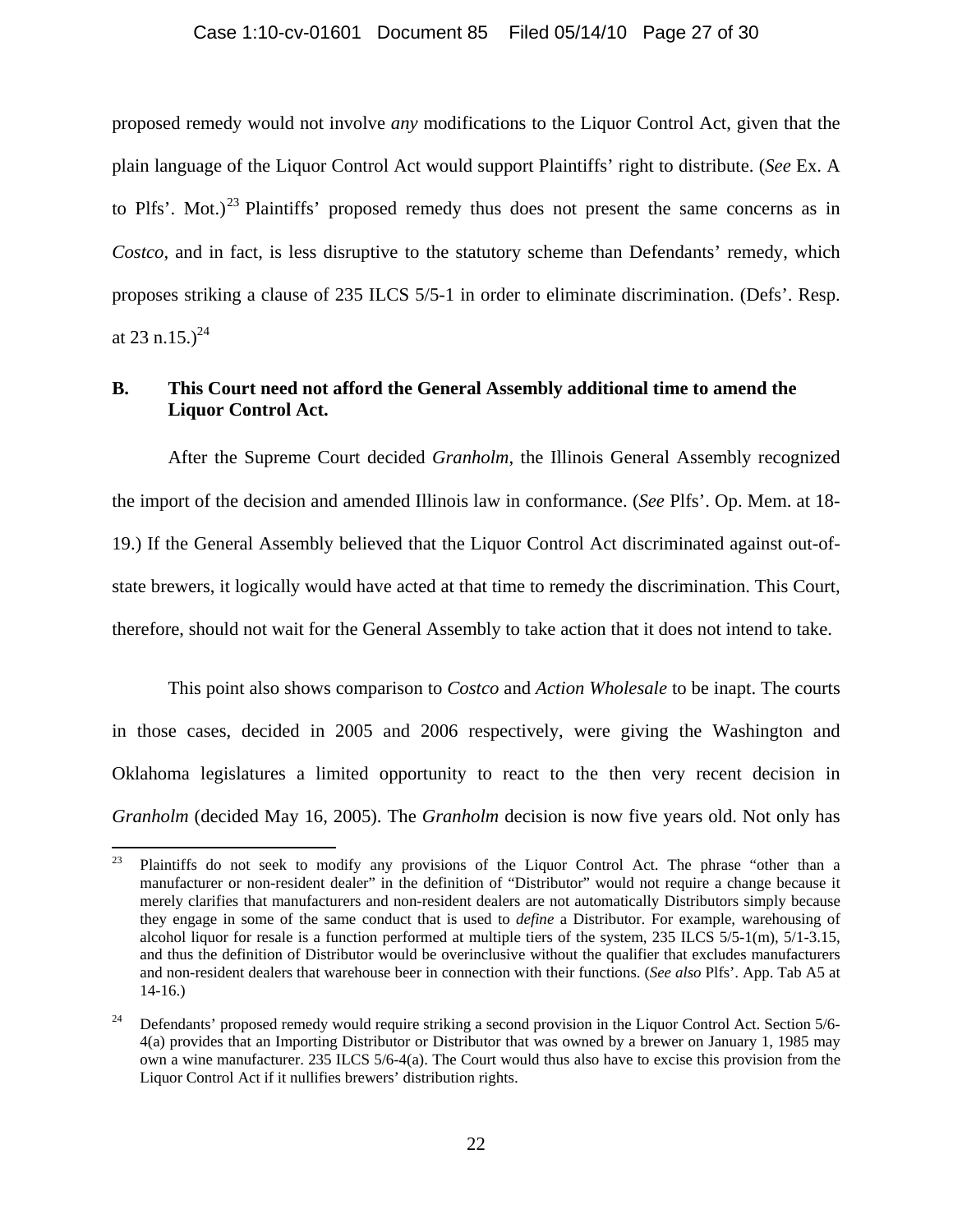#### Case 1:10-cv-01601 Document 85 Filed 05/14/10 Page 28 of 30

the General Assembly had ample time to enact and amend laws in response to *Granholm*, but it already used that opportunity to take the action that it believed necessary in response to *Granholm*, as it amended the wine-shipper provision.

It is particularly important to avoid needless delay because it is of the utmost urgency to Plaintiffs that this case be resolved quickly. Defendants admit that the result of their ongoing constitutional violation is to suspend an extremely important transaction for Plaintiffs and that Plaintiffs will continue to suffer great harm until final adjudication of their Commerce Clause claim. (Defs'. LR 56.1 Resp. ¶ 28.) If this case is not concluded soon, the opportunities presented to all of the parties in this transaction could be lost. Thus, the harm to Plaintiffs of waiting for the General Assembly to act is irreparable. *See also Preston v. Thompson*, 589 F.2d 300, 303 n.3 (7th Cir. 1978) ("The existence of a continuing constitutional violation constitutes proof of an irreparable harm"). In contrast to this harm, Defendants can only muster speculative and generalized possibilities of what may result from WEDCO acquiring CITY Beverage.

The balance of the equities thus weighs against staying judgment until the General Assembly has an opportunity to act on this matter. *See Baude v. Heath*, No. 05-cv-0735, 2007 U.S. Dist. LEXIS 64444 at \*97-98 (S.D. Ind. 2007) (emphasizing that "a stay of judgment would perpetuate economic protectionism and harm to the Plaintiffs for additional months . . . while providing the State with limited, or at least uncertain, benefit"). This is particularly so because Plaintiffs' proposed remedy would not involve *any* modifications to the Liquor Control Act. (*See* Ex. A to Plfs'. Mot.),  $25$  but rather would have the effect of enjoining Defendants from a discriminatory interpretation of the Liquor Control Act. This lack of disruption to the current

 $25\,$ 25 A WordPerfect version of this proposed order is submitted by e-mail concurrently herewith.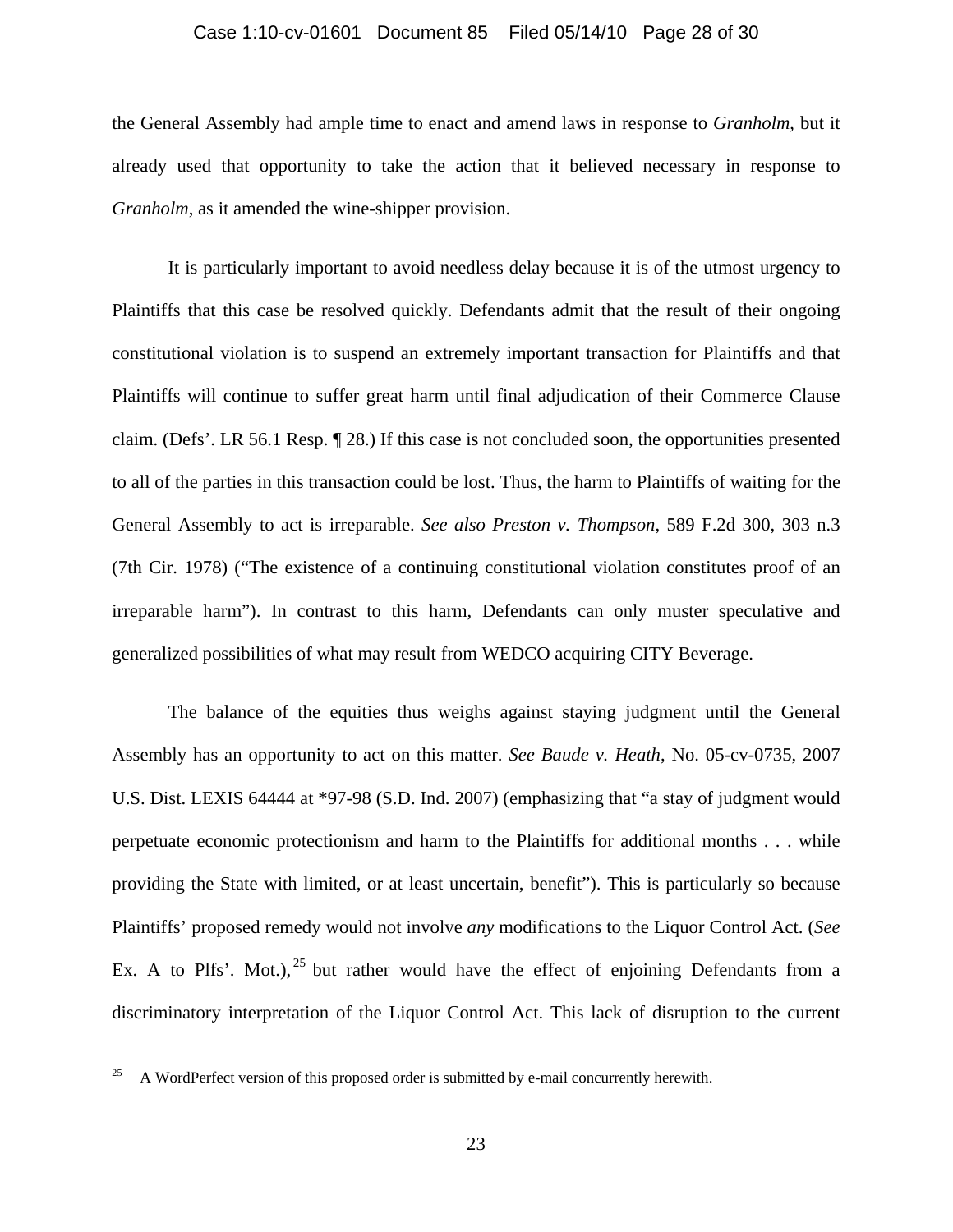statutory scheme, combined with the specific evidence of the Illinois General Assembly's intent and preference for extension of the in-state benefit to out-of-state producers, demonstrate that this court should not wait for the General Assembly to act.

### **CONCLUSION**

Plaintiffs respectfully request that the Court grant Plaintiff's motion for summary judgment on their Commerce Clause claim and enter a declaratory judgment as described herein.

Dated: May 14, 2010

Respectfully submitted,

John J. O'Shea FALLUCCA & O'SHEA, P.L.C 3400 E. Lafayette Detroit, MI 48207 (313) 567-7004 (Telephone)

**Counsel for Plaintiffs CITY Beverage – Illinois L.L.C., CITY Beverage L.L.C., Chicago Distributing L.L.C., CITY Beverage – Markham L.L.C., SD of Illinois, Inc., and Double Eagle Distributing Company** 

/s/ Edward M. Crane Edward M. Crane Albert L. Hogan, III Mark E. Rakoczy Andrew J. Fuchs Nathan A. Shev SKADDEN, ARPS, SLATE, MEAGHER & FLOM LLP 155 N. Wacker Drive Chicago, Illinois 60606 312-407-0700 (Telephone)

**Counsel for Plaintiffs Anheuser-Busch, Inc. and WEDCO**